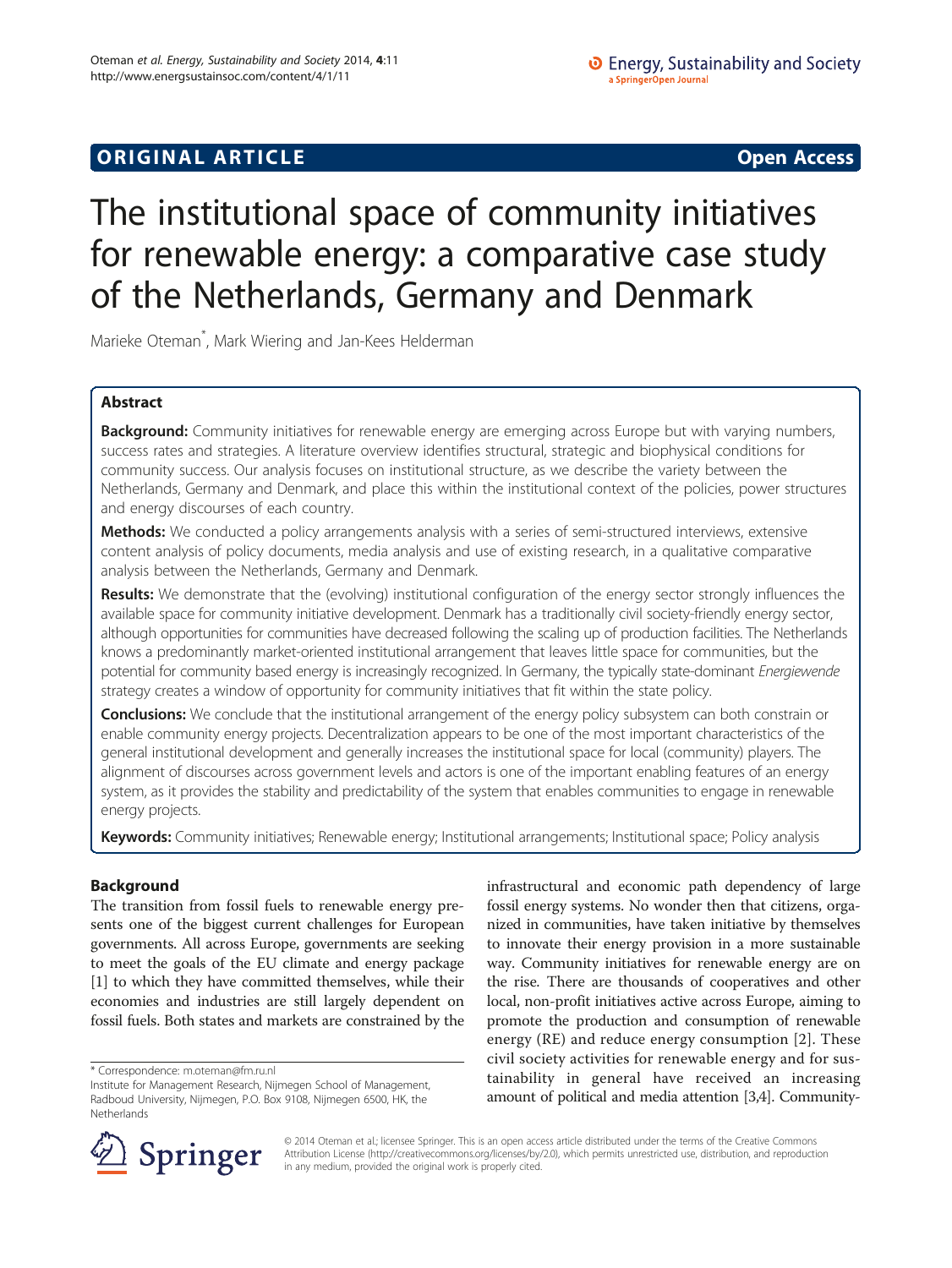based implementation of (alternative) RE technologies has widely been advocated as 'a way of implementing renewable energy technologies, emphasizing themes of self-sufficiency, local determination, engagement and empowerment' [\[5\]](#page-14-0).

Although there is a large variety among communitybased RE initiatives, what they have in common is that they are typically locally based, non-commercial, smallsized and that they rely to a large extent on the engagement and actions of highly motivated people with limited power and limited resources [\[6\]](#page-14-0). It is probably because of these characteristics that studies of communitarian RE initiatives have a tendency to overstress the importance of agency characteristics such as leadership, while neglecting the importance of contextual and structural factors. Yet, the rules and procedures for project planning and implementation, available subsidies and the attitude of market and government partners may also be critical success factors for community projects.

This paper studies the influence of these contextual and structural factors. Starting from the observation that community initiatives vary in occurrence and variety across countries, we ask in what ways the institutional configuration of the energy sector facilitates or constrains community initiatives for renewable energy. Since we are interested in the prospects of community RE initiatives, it is important to understand how and to what extent in current policy arrangements, the state, market and associations are complementary to community RE initiatives and to what extent they compete with, adopt or take over those initiatives. By identifying the prospects of community initiatives and their institutional opportunities and constraints, it becomes clear under which institutional conditions communities can be a partner for governments in their search to make the shift from fossil fuels to renewable energy.

The paper is structured as follows. First, we provide a literature review on theoretical explanations for community initiatives' presence and success, divided into agencyoriented, structure-oriented and biophysical perspectives. We elaborate on the structure oriented approach by introducing institutional arrangements theory, in order to classify the different institutional configurations in which initiatives are situated. Next, the 'Results and discussion' section contains an account for the methodology, including the case selection and data collection. The section 'Conclusions' presents data from the case study countries Denmark, Germany and the Netherlands. We end this paper with conclusions and a reflection on the prospects for community-based RE initiatives.

#### Community initiatives for renewable energy

Community initiatives for renewable energy can be defined as decentralized, non-governmental initiatives of local communities and citizens to promote the production and

consumption of renewable energy. They form a heterogeneous group of projects focused at the provision or production of RE, the reduction of energy consumption and the support for private households to produce their own RE or reduce private consumption. Following Walker and Devine-Wright [[7\]](#page-14-0), RE projects can be categorized as community projects by distinguishing the target group of the project (who the project is for) and the actively involved participants (who the project is  $by$ ). Projects are characterized as community initiatives when the local community participates actively in the planning, decision-making and/or exploitation of the project and benefits from its revenues or other accomplishments [\[8](#page-14-0)]. Community initiatives for renewable energy are only those initiatives that are involved in the production or provision of renewable energy or aim to achieve this in the near future. This excludes a large variety of broader sustainability initiatives.

Theoretical explanations about the occurrence and opportunities for community initiatives take either an agency-oriented focus or a structure-oriented focus, and most acknowledge the importance of (bio)physical characteristics. Agency-oriented explanations tend to look at the incidental characteristics of individual projects. Community initiatives depend largely on unique individual features such as detailed local knowledge, intrinsic motivation, and leadership capabilities. While these individual factors may explain variation between projects, they cannot explain why different countries display different patterns of appearance and success of community initiatives. Structure-oriented explanations, on the other hand, focus on the institutional contexts in which community projects are embedded. This ranges from local institutionalized structures to the meso- and macro-level of whole policy subsystems and country characteristics such as the formal legislation and the degree of centralization. Each of these approaches tend to identify different success and fail factors for community RE initiatives, which will be outlined below. Biophysical characteristics form the preconditions for projects, as they set the boundaries for what is physically possible and feasible.

#### Agency approaches

Community projects are typically small and are to a large extent dependent on the individual motivations and capacities of their members. A literature review points out a number of individual characteristics, sometimes supplemented by (local) structural features. Middlemiss and Parrish [[6\]](#page-14-0) distinguish between cultural, organizational, infrastructural and personal capacities of grassroots initiatives and other agency-oriented explanations fit well into this taxonomy. Cultural capacity includes the legitimacy and socially defined meaning of sustainability objectives,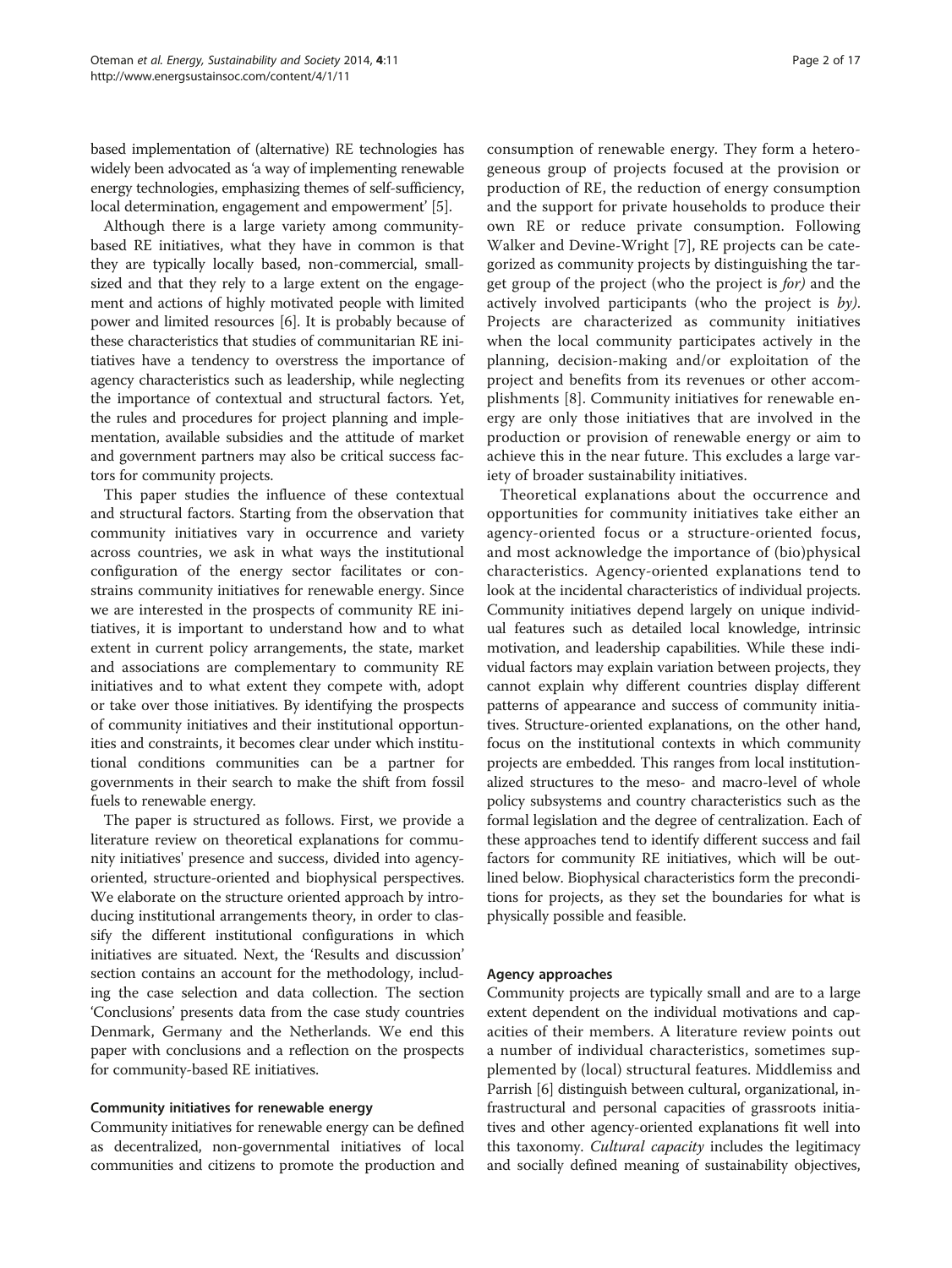as well as their embedment in community values. A proenvironmental attitude and the intrinsic motivation to act according to environmental/sustainability beliefs has been a precondition for a success in the past [\[9\]](#page-14-0). Citizens can be intrinsically motivated to improve their (direct) environment, which means that economically unviable projects might still be carried out, but economic interests are becoming increasingly important motivations as well (personal communications EnergiByen Frederikshavn, 2013). The individual motivations for RE engagement can be diverse and can supplement each other pragmatically. Hence, social movements for local RE may be based on arguments of autarky, anti-capitalism and energy security, as well as anti-nuclear sentiments [[10,11](#page-14-0)]. These motivations can supplement environmental motivations, and the increased economic viability of projects due to technological developments and subsidy schemes adds an economic motivation. The monopoly of fossil fuels, technology and financial means rested with large companies and foreign countries, and local RE provides energy security, control over production and supplies and the reduction of the risk of shortage and accidents [\[12](#page-14-0)].

Organizational capacity refers to the position of community RE initiatives within the wider local community. Community initiatives for RE are advocated because they emphasize self-sufficiency, local determination, engagement, social cohesion and empowerment of local communities [\[5\]](#page-14-0). Social support of the wider community for community projects (either environmental or economic) positively influences their success [[9\]](#page-14-0), as does social cohesion in general. When successful, community involvement creates a sense of ownership and responsibility that reduces not in my back-yard (NIMBY) effects and increases local acceptance of wind parks or other RE installations [\[13](#page-14-0)]. A community also needs social capital and social cohesion to be able to organize community projects [[14\]](#page-14-0), as well as political will [[15](#page-15-0)].

Infrastructural capacity pertains to grid access and the provision of facilities for sustainability by the government or market parties. However, this is still discussed at the local level. Local communities can act as a fertile testing ground for new technologies, which stimulates innovation and provides highly visible examples of 'technology at work' [\[15](#page-15-0)]. Lastly, personal capacity refers to the resources of the individual members of an initiative. Community projects typically rely on the voluntary contributions, intrinsic motivations, and collective action capacities of their members. This includes their skills, knowledge, leadership qualities, values and enthusiasm [[6\]](#page-14-0). Knowledge and (access to) technology and expertise are also seen as critical conditions for small projects [\[15](#page-15-0)], as is the availability of budget (ibid.). These different capacities act as indicators for the strength of a community initiative.

#### Structure approaches

The literature on community RE identifies a number of macro- and meso-level institutional conditions that can enable or constrain community initiatives and thus determine their institutional space. Schut et al. [\[16](#page-15-0)] state that 'space for innovation is embedded in and constituted by dynamics between socio-cultural, biophysical, economic, political and legal subsystems'. Socio-cultural attributes include the public perception of energy and of the role of communities in this and the attitude towards experimenting and innovation. Economic conditions include not only the division and allocation of financial and other material resources among the actors in the energy sector but also the general economic (investment) climate. This depends partly on the expected profitability of the project. Without access to financial resources from other partners, community initiatives will be limited in their options. Next, legal conditions include not only the formal legislation that directly and indirectly regards RE, including Electricity Acts and grid access, but also the degree of territorial and functional decentralization, the structure of the polity and the procedures for collective decision-making. Political factors are not only related to the legal framework but also include the 'softer' characteristics of the political system such as subsidy and schemes and the political will to enable RE projects.

#### (Bio)physical conditions

Lastly, physical conditions form boundaries on the physical possibilities of projects. They include not only, e.g. the availability of renewable resources such as sunlight hours and wind potential (biophysical) but also the options for harvesting resources, such as availability of technologies. Moreover, the spatial planning of the project area is an important physical condition. Urbanized regions will be less suitable for large-scale plans, as physical space is limited, contested over, and expensive. Likewise, the remoteness of rural regions might present problems for (grid) infrastructure. Beyond practical problems, the spatial layout and degree of urbanization also influence local structural and agency characteristics. Governance structures, e.g. tend to be more complex in cities, where the multiplicity of actors and interests increases, as well as the variety of scales of governance and political spaces [\[17\]](#page-15-0). For successful project implementation, plans should be aligned with the biophysical and built environment of the project, which poses specific demands on the spatial planning and planning processes. Furthermore, the degree of urbanization influences the preferences for RE developments and the readiness to take local action [[18](#page-15-0)].

Table [1](#page-3-0) summarizes the factors and characteristics that are assumed to be important for the success or failure of community RE initiatives.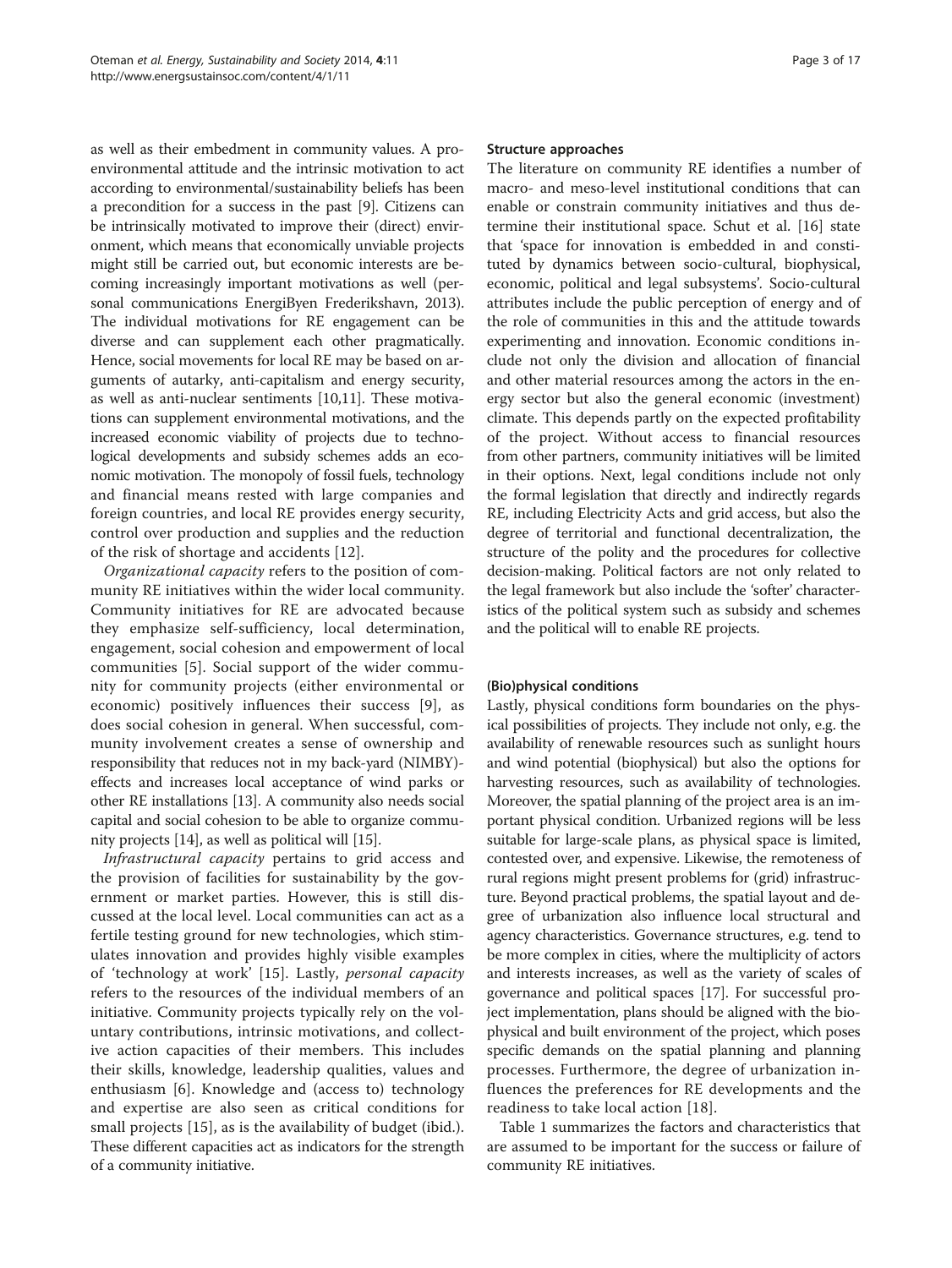| Type           | <b>Dimension</b> | <b>Characteristics</b>                                                                                               |  |
|----------------|------------------|----------------------------------------------------------------------------------------------------------------------|--|
| Strategic      | Cultural         | Legitimacy of sustainability objectives, pro-environmental attitude, willingness to act                              |  |
|                | Organizational   | Support for community action                                                                                         |  |
|                | Personal         | Leadership, knowledge and expertise, access to technology and grid, adaptive capacity, management skills             |  |
| Institutional  | Political        | Subsidies, flexibility, priority for sustainability goals, project support (advice, financial), network              |  |
|                | Legal            | Formal rules and regulations, decision-making procedures, degree of discretionary space, control mechanisms          |  |
|                | Economic         | Division of material resources, availability of investors, expected profitability                                    |  |
|                | Socio-cultural   | Capacity for institutional learning, problem perception, attitude on experimentation                                 |  |
| (Bio-)physical |                  | Wind speed, solar hours, tidal waves, hydropower; presence of fossil fuels, urbanization, technological developments |  |

<span id="page-3-0"></span>Table 1 Characteristics that influence occurrence and success of community RE initiatives

#### Institutional arrangements theory

It goes without saying that both individual - agency-based factors and structural factors are important in explaining the success or failure of local community RE initiatives, within the boundaries set by (bio)physical conditions. By introducing institutional arrangements theory, we research the relative importance of structural characteristics of the energy sector.

Hall and Taylor [\[19\]](#page-15-0) define an institutional arrangement as 'the formal or informal procedures, routines, norms and conventions embedded in the organizational structure of the polity or political economy'. Following Sabatier and Jenkins [\[20](#page-15-0)] and Howlett and Ramesh [\[21](#page-15-0)], the set of policy institutions can be considered a policy subsystem, as a 'space' where relevant actors discuss policy issues and persuade and bargain in pursuit of their interests. It includes actors who are intimately involved in the issues at stake, as well as those who are only marginally involved. Policy subsystems incorporate both interest networks and discourse communities. Subsystems may be constituted by an almost infinite variety of actors and institutions, and their composition may vary by country, by policy sectors or domains and over time.

Even within one country, many of the mentioned factors are shaped at multiple levels of governance, providing a specific institutional local landscape for each community project within the energy sector. In this paper, we distinguish between four such ideal typical ordering principles that can be identified by their central institution and their guiding principles [[22](#page-15-0)] and finds its roots in the classical divide between market, state and society. A market-oriented system is guided by the principle of dispersed competition and has for-profit market players as its most influential actors. A state or *bureaucratic system* is guided by hierarchical control with the government as dominant actor. A civil society or community-oriented system will be based on spontaneous solidarity. Fourth, a corporatist associational order will be governed through an institutionalized and organized associational structure [\[23\]](#page-15-0).

Governance of the energy sector can be considered a mixture of these four institutional logics that form a set of interrelated incentives and constraints, which are likely to influence agent's behaviour and strategies. The prospects of community RE initiatives are dependent on the way these four different logics relate to each other in the energy sector and to what extent the state, market and associations are complementary to community RE initiatives and offer them institutional space. Institutional space is here defined as the degree of discretionary freedom of community initiatives to decide autonomously about the design of a project (in terms of procedures and planning) and its contents (in terms of its goals and means). This includes not only the absence of constraints but also the presence of enabling conditions. In the case of community renewables, this means that the interplay of state, market parties, possible associations and communities themselves and their guiding principles - offers a certain room for communities to create their own renewable energy provision. This hypothetically influences the success that these projects will have as well as their spread and heterogeneity.

#### A community-oriented ideal type

It seems obvious that the institutional space for communities would be the largest in a community-oriented idealtypical model of governance. However, since the capacities and ambitions of community projects usually remain at a local scale, the arrangement as a whole and the network of community and other stakeholders have to provide an enabling environment for small-scale initiatives to develop. Even when an arrangement is community-oriented, communities are always embedded in a subsystem with economic and political players. In Western-European liberal democratic countries, there always is a fundamental imbalance of power between civil communities, the (local) government - who hold formal decision-making power and political legitimacy as well as some of the resources (e.g. the electricity grid) - and the markets that hold part of the resources, technologies, expertise and financial resources. Therefore, communities, government, market parties or associations will somehow cooperate to enable societal initiatives to develop. Given these conditions,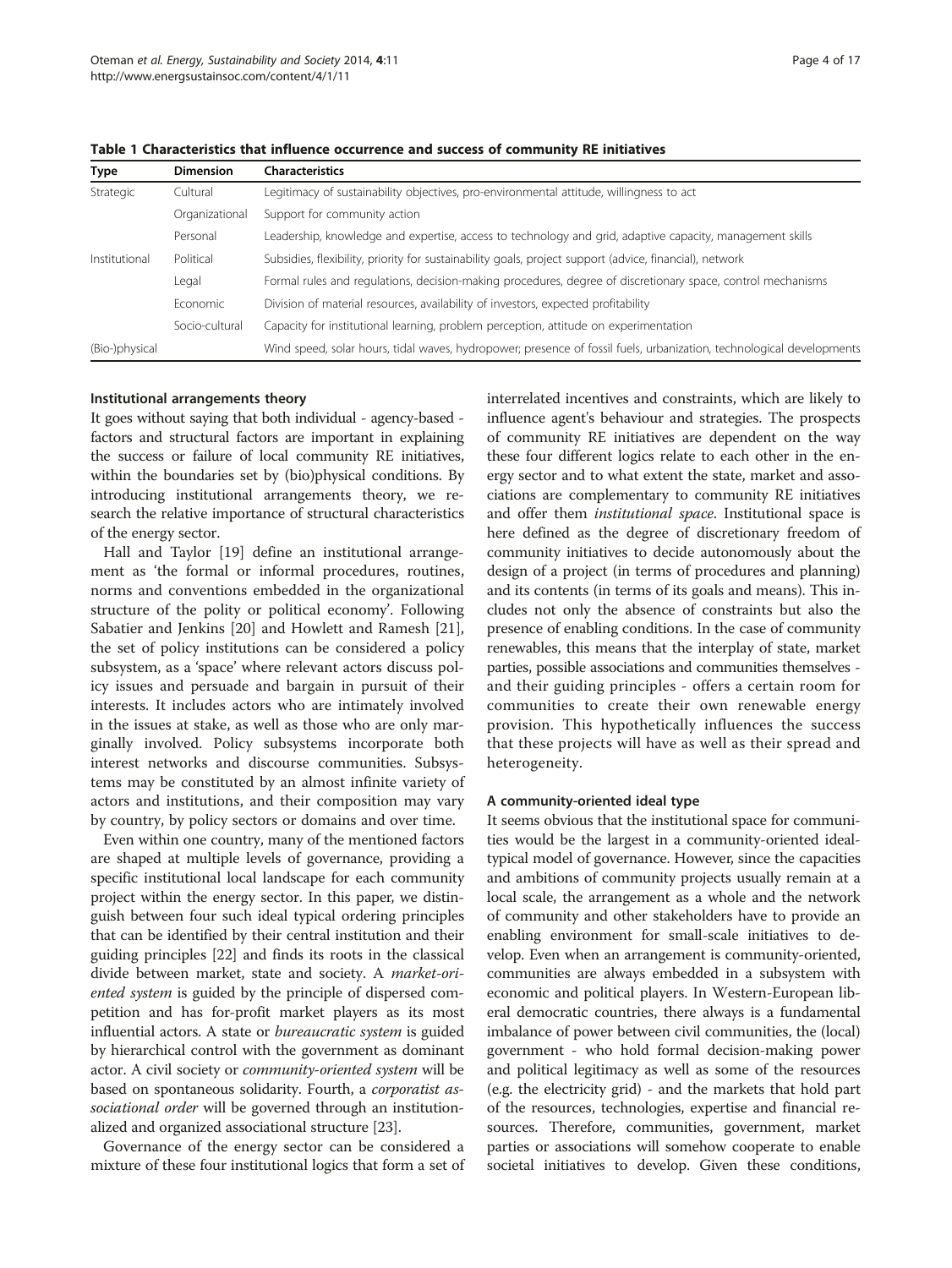however, the community-oriented ideal-type model of governance is indeed most promising. It leaves room for decentralized policy and local variation tailored to specific circumstances, preferences or dominant ideas within the community. Nonetheless, the question remains if communities themselves have the capacities to develop in such an 'open' environment, in which there is much less steering than, e.g. the government-oriented arrangement. In the latter, communities might have less space but more direction, which might lead to success as well.

#### A state-oriented ideal type

A system dominated by state hierarchy can both enable and constrain communities. State steering increases the chances of success for certain types of community initiatives, namely, those that are institutionally supported through, e.g. funding, tenders or permission grants. At the same time, hierarchical control can limit the space of other community initiatives, which implies that there will be a low variety of initiatives. Only those that are institutionally supported are likely to succeed, and other initiatives will have no space to develop. This decreases the chances for, e.g. new technologies or experimental designs, because they are unlikely to fit into the institutional structure of rules and finance of the state. Another hypothesized limitation to this type of basic institution or model of governance is that the space provided to communities by the state has to overlap with the needs and possibilities that appeal to the communities. Subsidy schemes can for example stimulate a certain activity, such as purchasing solar panels, but for a community that strongly values the authentic looks of its buildings for tourism, this hypothetical institutional space cannot be used.

# A market-oriented ideal type

A market-oriented system has an economic incentive that is tailored towards preferably larger market parties (economics of scale) and therefore leaves little room for projects that are non-profit or small-scale. Moreover, this ordering principle generally lacks uniformity in rules and policies at the decentralized level because the national government will turn mostly to national schemes for large investors to create renewable energy. This means that subsidies, knowledge and detailed policy are most likely to be found at the national level and not locally. Community initiatives therefore face a larger challenge to acquire the necessary resources and knowledge about relevant rules, rights and options, which poses a major constraint. Also, in a market-oriented system, the weight attributed to profit is larger, and because profits of community projects can be expected to be low, this decreases the chances of success. This is both because the projects would be less interesting to investors, which would weaken the network of a community initiative, and because the market-oriented discourse might leave less room for non-profit considerations in the communities in general.

### A fourth order? The associational ideal type

Lastly, the corporatist associational order is clearly visible in, for example, the field of agriculture (corporative structures forming a green front) or in housing policies with housing associations. This order is not straightforwardly recognized in the subsystem of renewable energy. This would actually be a new hybrid institution in which societal roots of shared responsibility and environmental concerns are combined with market tasks such as energy profitability, security and access and governmental responsibilities (both environmental and economic). In the energy sector, this would provide for a (hybrid) setting in which institutions are originally stemming from community initiatives but are highly institutionalized into formal decision-making, for example, through semigovernmental associations that take over parts of the energy market. Even though at present, the associational order does not appear dominant, elements of this idealtype might be visible and/or emerging in the energy sector. The call for devolution of functions to local groups and associations and a new role of the state as defining the basic goals of public policy and selecting the social actors that participate in the formation and implementation of public policy or services [\[24\]](#page-15-0) are clearly present in the normative arguments for facilitating and formalizing community initiatives and participation. The associational order does not only have to resemble a full corporatist system but could also indicate a more general turn towards a system in which state and civil society become part of a single, regulatory framework that reveals new modes of cooperation (ibid.). This could, e.g. include public private partnerships, civic participation in local planning or a large degree of organization of the community movement.

# Methods

Our theoretical assumptions started from the ideal types of ordering principles [\[22](#page-15-0)] that we have rephrased models of governance. To describe the empirical 'on the ground' configurations, we used the policy arrangements approach (PAA) [\[25,26](#page-15-0)]. This approach offers a comprehensive method to describe policy subsystems, as will be elaborated upon in the following paragraphs.

# Case selection

Empirically, we conducted a comparative analysis of community initiative movements in the Netherlands, Germany and Denmark. Denmark was chosen because of its wellknown reputation for creating an enabling environment for community initiatives and collective action, which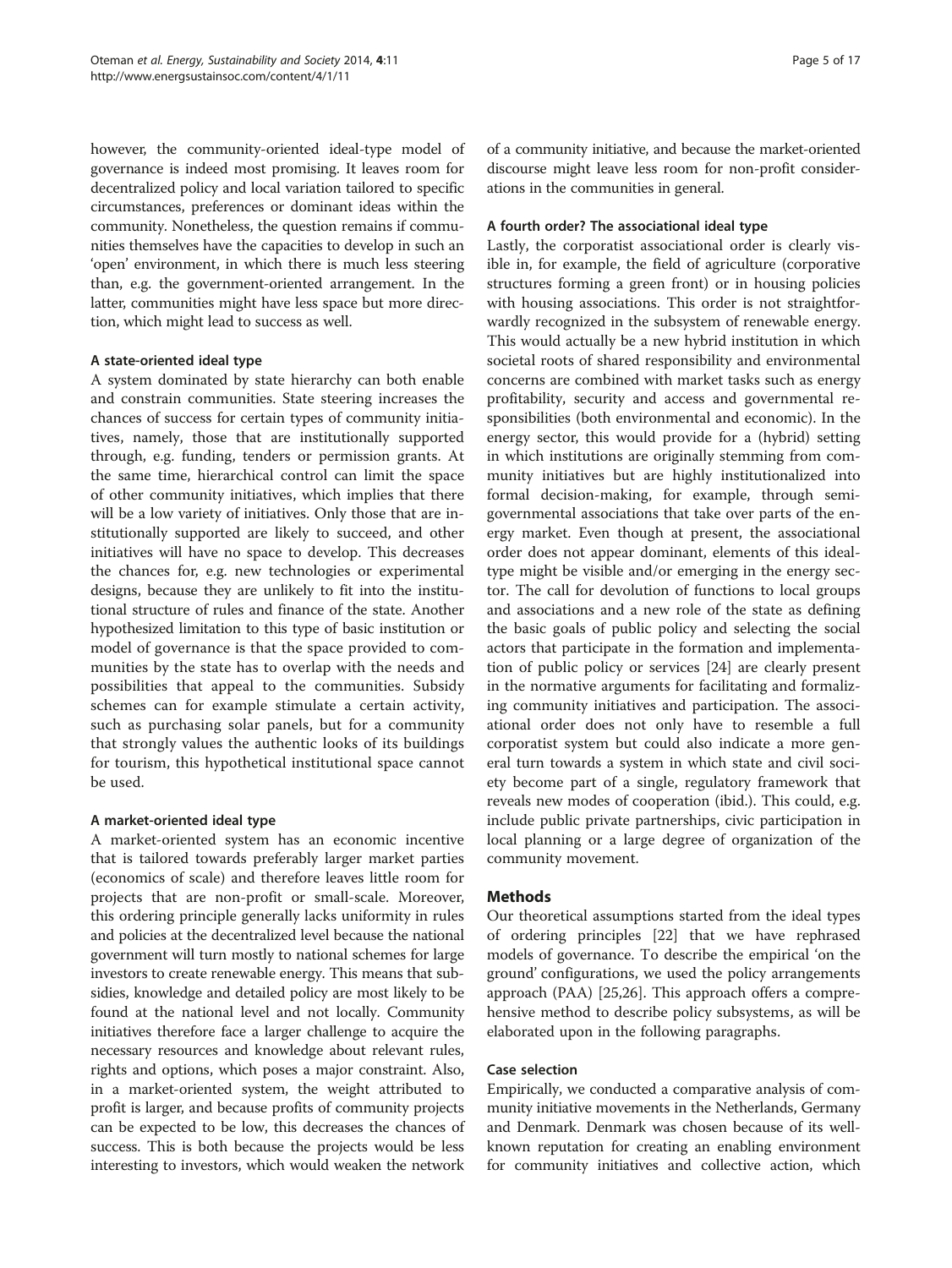resembles the community-oriented ideal type [[27](#page-15-0)]. The Netherlands was chosen because of its traditionally strong ties with the (predominantly fossil fuel oriented) energy industry and its market-oriented approach; while Germany, finally, is known for the dominant intervening role of the state in the energy system and its system of public RE provision. This approaches the state-oriented ideal type. Using this variety on the independent variable, we hope to explain the position of community initiatives in each country through their institutional arrangement and which ideal type this relates to.

#### The policy arrangements approach

The PAA starts from the assumption that policies and polity, such as the ones guiding the energy sector, can be described as a policy subsystem in which specific patterns of behaviours of actors, power relations and divisions of resources as well as rules of the game and discourses are - throughout the years - institutionalized into a specific arrangement. Such an arrangement not only shows a certain degree of institutional stability but is also open to changes from outside (because of societal modernization, changing technology, changing modes of governance on higher levels of the political system, the role of Europe, etc.) or internal imbalances (e.g. actor conflicts, diverging discourses vis-à-vis actor - coalitions, outdated rules of the game or changing power relations). A PAA has been defined as the 'temporary stabilization of the content and organization of a policy field' [\[28](#page-15-0)]. PAA distinguishes between four dimensions of a policy subsystem: actors and coalitions, power and resources, rules of the game and policy discourses. By including discourse (ideas) as a relevant dimension of a policy framework, PAA can be placed within the discursiveinstitutionalist tradition. Through mapping the actors, their constellations and coalitions and relative power positions, one can see the interaction of the main 'players of the game'. The rules of the game, both formal and informal, also include the procedures that have to be followed and the political culture. Resources include not only financial resources but also power relations and political influence. Lastly, discourse includes the framing of policies, RE and energy problems and dominant paradigms. Using the PAA will lead to an overview of the institutional arrangement, the place of community initiatives and the cultural and organizational capacity of the Middlemiss and Parrish typology. The relevant characteristics that were identified in Table [1](#page-3-0) will also fall into place. Political and legal institutional characteristics are part of the power division between the actors, the rules of the game which they establish and the allocation and division of resources. Similarly, resource division is present in the economic dimension. The socio-cultural characteristics of the subsystem reflect its discourse on RE. These factors are intertwined and mutually influencing as is demonstrated in the case description.

#### Data collection

To construct the descriptions of the current presence of community initiatives and the policy arrangements of the energy sector, a large variety of data was used. This includes a content analysis of all relevant national legislation since the liberalization of the energy market in the three countries, such as Electricity Acts, Energy Agreements, and the Danish Renewable Energy Act [[29](#page-15-0)]. The content analysis also included a variety of provincial/state level legislation, subsidy and grant schemes, tenders and procedures for planning and permits.

As a second strategy, we conducted over 20 semistructured interviews in Denmark and in the Netherlands and a small number in Germany, with (umbrella) organizations, academic experts, energy companies, research and development (R&D) institutes and politicians. This gave insight in the energy policy subsystem and the position and activities of community initiatives.

We supplemented this with data from a media review using the archives of large national newspapers. This was not a full-fledged media analysis but a secondary source of data to supplement the content analysis [[30](#page-15-0)]. This search added information on community initiatives and RE policy debates. Additionally, there is also a large availability of data that we used from umbrella organizations [\[31,32](#page-15-0)], previous academic research, civil society movements and governmental organizations. This includes databases of projects [[33](#page-15-0)] and case studies on renewable energy policy and community projects. We conducted site visits of commercial, community-based and local government-owned projects in the three countries to gain insight into their daily affairs. We conducted participatory observation at meetings of umbrella organizations and sustainability networks, expert conferences and information meetings about RE.

The study has included a large variety of data, of which the content analysis of policy documents, the interviews and the used databases account for the majority of the findings. This triangulation enhances the validity of the findings, mostly for the Netherlands and Denmark, since for Germany, fewer interviews could be conducted. To supplement this data for Germany, we refer to case studies on wind power and renewable energy policy in Germany [[34](#page-15-0)-[40\]](#page-15-0) and documentation on the *Energiewende* by nongovernmental organization (NGO)'s and researchers [\[41,42\]](#page-15-0). The partial reliance on data that was provided by other researchers and institutes reduces the reliability of the analysis, which is a constraint on the strength of the conclusions. However, the variety of used data is large, and the findings for each case are consistent across data sources.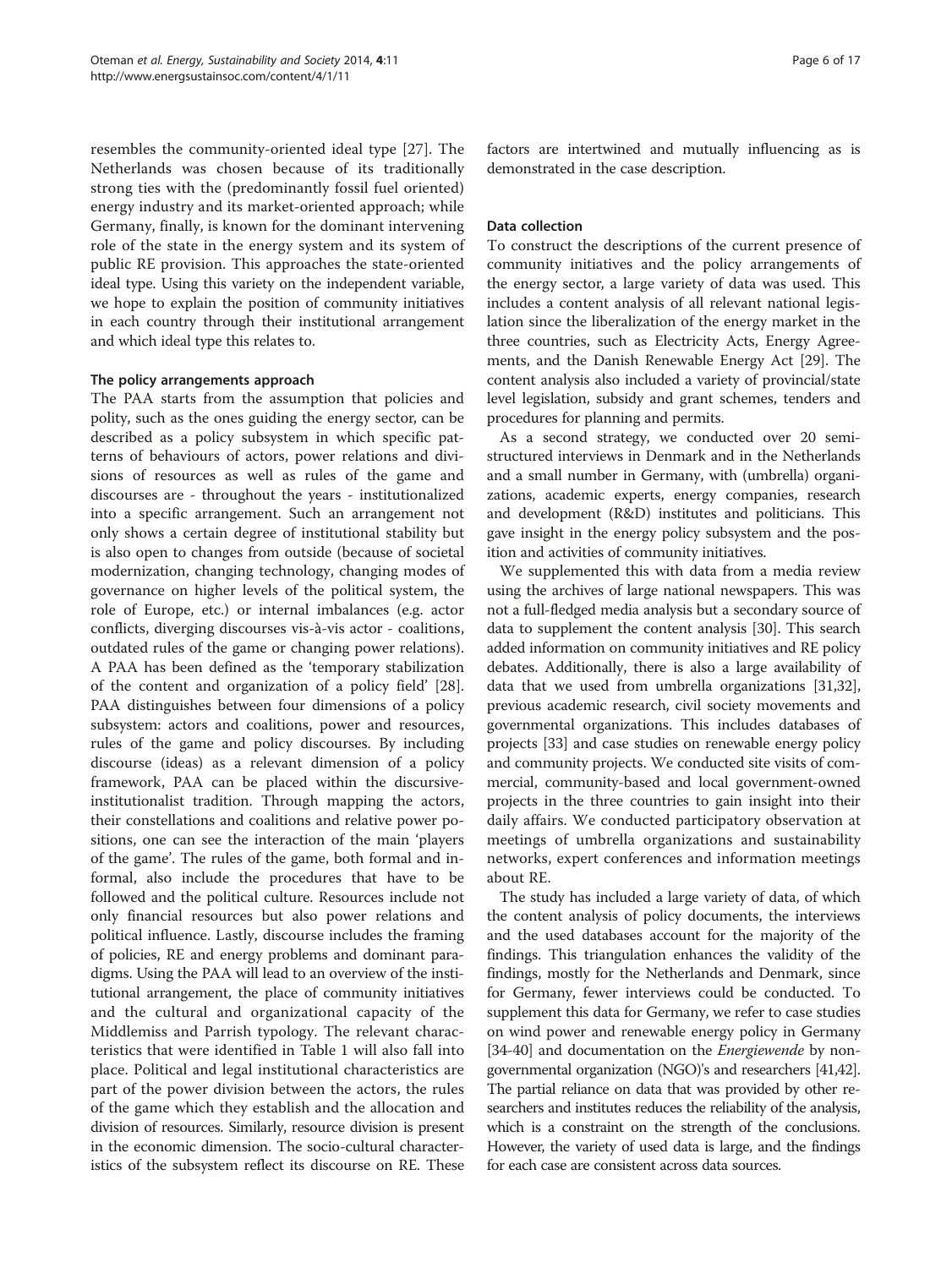#### Results and discussion

Community initiatives for renewable energy are not a new phenomenon: in the Netherlands, wind cooperatives have been active since the 1980s [\[43\]](#page-15-0); in Germany, these even date back a century [[44](#page-15-0)]; and Denmark has a rich history of both community-based district heating systems and wind cooperatives following the 1970s oil crisis [\[27\]](#page-15-0) (personal communications Danish Energy Agency, 2013). This section describes community initiatives in each country and a sketch of the historical context and present configuration of the energy sector.

#### Community initiatives in the Netherlands

In the Netherlands, we can distinguish two different types of initiatives. The first type is the classical wind cooperative, in which members collectively own and exploit one or more wind turbines. Twenty-five wind cooperatives were founded in the late 1980s and early 1990s, emerging from the anti-nuclear and pro-environmental movements [[43](#page-15-0)]. These cooperatives still exist (although a few merged), and a small number of new cooperatives were established in the past two decades. Although some are involved in other activities besides exploiting the turbine(s), such as providing information about other renewable energy or sustainability practices (e.g. home insolation), they are focused, well-established organizations. Since net metering is prohibited, it is financially unprofitable for cooperatives to collectively exploit facilities for self-delivery to members. Collectively owned facilities usually sell their electricity on the market to large RE suppliers such as GreenChoice and Eneco (personal communications WDE, 2013; personal communications Eneco, 2011). Out of the 31 currently active wind cooperatives, only two sell directly to their members (Zeeuwind and De Windvogel). The wind cooperatives are found in rural areas and have a regional identity.

The second type of initiatives is of more recent date: the past few years have known a drastic rise in the number of 'new style' community initiatives for decentralized renewable energy, often referred to as local renewable energy companies (LDEB). Apart from the traditional wind cooperatives, there are over 200 local initiatives involved in RE, including over 55 registered cooperatives and 15 more cooperatives that are in the process of legal registration [[32](#page-15-0)] (personal communications Van Bekkum, 2013). Furthermore, there are well over 100 associations, foundations, informal working groups and project teams working on local RE. These initiatives aim to promote energy savings, promote private RE production, facilitate cooperative RE production, and/or supply RE to their members. The initiatives have a different spatial distribution: where wind cooperatives are found in rural areas, mostly near the shores; LDEBs are found in cities and rural areas alike. They often have a city or municipal identity, which is reflected in their names.

Most LDEBs were founded recently and are therefore still in their planning phase. Their activities firstly focus on the internal organization and the development of a sound business plan. Production of RE is not implemented yet for most LDEBs, but there is a wide range of plans, ranging from putting solar panels on public roofs (e.g. AZEC in Doetinchem) to manure fermenting (e.g. Haarlose Marke). Most projects are starting with the 'low hanging fruits': relatively cheap activities such as information spreading and collective purchase of low energy lighting, solar panels or home insulation measures. Another activity that is typical for the Dutch situation is the purchase of 'green electricity' through collective contracts with large energy providers such as GreenChoice. Although this is a way of providing green electricity to members, the only decentralized aspect of it is the local collective discount with large, centralized and for-profit energy companies.

The main motivation for LDEB's is both environmental and economic: to provide a better (local) environment and a sustainable future and create local economic benefits through energy savings and revenue from joint projects. The initiatives sometimes receive a financial contribution from the municipality, but this is not standard. They rely on local fundraising for their starting capital, which explains the trend to start with small activities.

Overall, the Dutch community initiatives are relatively new, with the exception of the traditional wind cooperatives. The recent large growth of initiatives has resulted in a heterogeneous group of early-phase projects that are still exploring their options for local RE production and provisions.

#### The Dutch institutional arrangement

The dominant governmental actor in the Dutch energy sector is the national Ministry of Economic Affairs, working together with the provinces, the facilitating state-based agency Agentschap NL, the Environmental Assessment Agency (PBL) and the Social and Economic Council (Sociaal Economische Raad, SER) [\[45\]](#page-15-0). The prominence of the Ministry of Economic Affairs and the SER creates a strongly economical approach to renewable energy planning (ibid.). The government subsidizes RE through the Stimuleringsregeling Duurzame Energie (SDE+) subsidy for purchase of private solar panels and by compensating wind turbine exploiters for net losses (e.g. 150 million euros in 2011) [\[46\]](#page-15-0). The national government set a goal of 14% RE by 2020 (which is very modest compared to EU targets and other EU countries). To reach this goal, it looks primarily at large business partners rather than at communities (personal communications PBL, 2013; SER working conference Energy Agreement, 2013). Although the policy making is centralized, provinces and municipalities have the freedom to implement their own strategies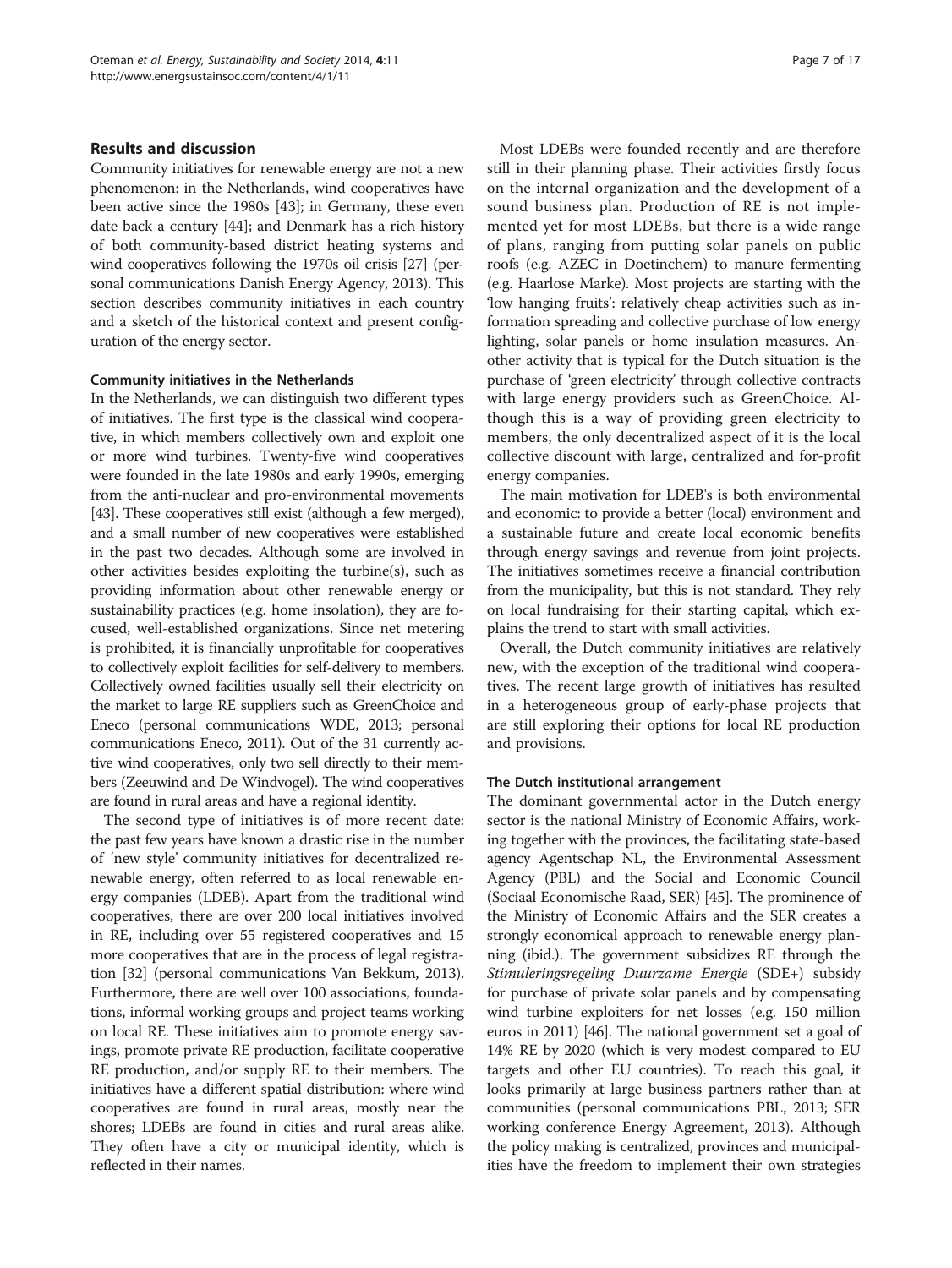and plans. They display a wide variety of approaches to RE, from prohibiting projects (e.g. the building stop for turbines in Noord-Holland province) to actively founding them or aiming for a climate-neutral city (e.g. Nijmegen). Some provinces, such as Gelderland, are actively monitoring and encouraging and even subsidizing local projects, but this depends on the province (personal communications Gelderland Province, 2013). There are many municipal subsidies for, e.g. home insulation and joint purchase of solar panels [[47](#page-15-0)].

Next to government actors, the market parties have a large role in the arrangement, and they are mostly fossil fuel-oriented. The Gasunie has a strong lobby, as do Royal Dutch Shell and Exxon. Large fossil fuel-based companies that operate in the Netherlands are sometimes indicated as the 'coal lobby' and include Eon, Nuon/Vattenfall, Essent/RWE and Electrabel/GDF Suez. The fossil fuel industry has invested over 5 billion euros in the past years in three new coal-fired power plants in Slochteren and De Tweede Maasvlakte, which means they have a large interest in low coal prices and the absence of strict emissions trading [[48](#page-15-0)]. Historically, the Netherlands also has large interests in the domestic gas industry, with gas revenues of 14 billion euros in 2012 [[49\]](#page-15-0), and in the fossil fuel dependent heavy industry. The Dutch government stated in 2008 that it facilitates the energy industry and that market parties, through investing in production facilities and (international) trade, determine the energy mix (ibid.). Not only the companies that have electricity or gas as their products lobby for fossil fuels. Sectors such as agriculture and transport are heavily subsidized for their use of fossil fuels and hence form a strong lobby as well. The tax schemes for kerosene and agricultural diesel and the energy tax reduction for bulk consumers of energy are only a few examples of the 50+ energy interventions of the Dutch government that favour fossil fuels [[50\]](#page-15-0). In comparison to the vested interests of the fossil fuel (dependent) industry, the influence of market parties that lobby for RE is very little. RE suppliers in the Netherlands mostly have a mixed portfolio with both RE and fossil fuel-based energy and import most of their RE through certificate trading (personal communications Eneco, 2011). There is no large industry for building RE facilities (such as the solar panel industry in Germany or turbine manufacturing in Denmark) and although a few NGOs for RE exist, mostly in the shape of umbrella organizations for local RE initiatives, they have relatively little political influence or financial means (personal communications HIER Opgewekt, 2013).

The 'rules of the game' in the Netherlands have been altered since the 2010 parliamentary elections, when new policy goals and means were introduced and energy policy was allocated to the department of Economic Affairs. Prior to the elections, there was an extensive interdepartmental

cooperation, and energy policy was linked to climate change and environmental issues [[45](#page-15-0)]. However, recent policies have again become more economic-oriented, focusing on 'high potential' projects through the Green Deal subsidy system that rewards projects that are economically viable. The SDE + subsidy scheme for solar panels on private households was capped. The primacy of the department of Economic Affairs means that policies are more aimed at achieving energy security and the international competitive position of the Netherlands (personal communications PBL, 2013).

There are relatively little investments in nuclear power. At present, there is one active nuclear power plant (Borssele) and there were plans for a 'Borssele 2', but these plans were abandoned by prime investor Delta Energy in 2012. As stated by the investor, this decision was based on NIMBY protest, overcapacity of the Dutch grid following the economic crisis and fossil fuel-based plants in Groningen province, the negative image of nuclear power after Fukushima and uncertainty about Dutch policies on  $CO<sub>2</sub>$  emissions trading [[51\]](#page-15-0). With the nuclear alternative abandoned, the Dutch government turned to large wind projects (both offshore and onshore) to reach its sustainability targets, which were reduced from 20% to 14% RE by 2020. The government takes a centralized, economic approach towards large-scale wind farms, but planning is partly left to the provinces that have each been given a minimum target for installed wind capacity (but without real sanctions). Each province takes its own approach, e.g. Limburg has a minimum of three turbines per site, whereas Noord-Holland stopped all wind park developments.

Overall, the RE subsystem in the Netherlands can be categorized as a vested interests and business-oriented policy arrangement. Market parties are dominant in terms of steering the energy mix and taking initiative for new energy facilities, although the government does set minimum requirements for RE production and consumption and the upcoming Energy Agreement promises a more active and steering role for the government for RE production. At the moment, however, policies are framed in terms of cost-benefit analyses, risk avoidance rather than innovation and the (international) economic position of the country in energy supply and trade. Sustainability or climate change are no big issues and hardly part of the dominant policy discourses. There is an increase of domestic RE production, through household efforts, business investments and large wind parks. The role of local communities has long been limited to strong local NIMBY responses. With the exception of the preparations for a new Energy Agreement in which the government will set out its new strategy to comply with the European 2020 targets, renewable energy does not seem to be very high on the political or public agenda.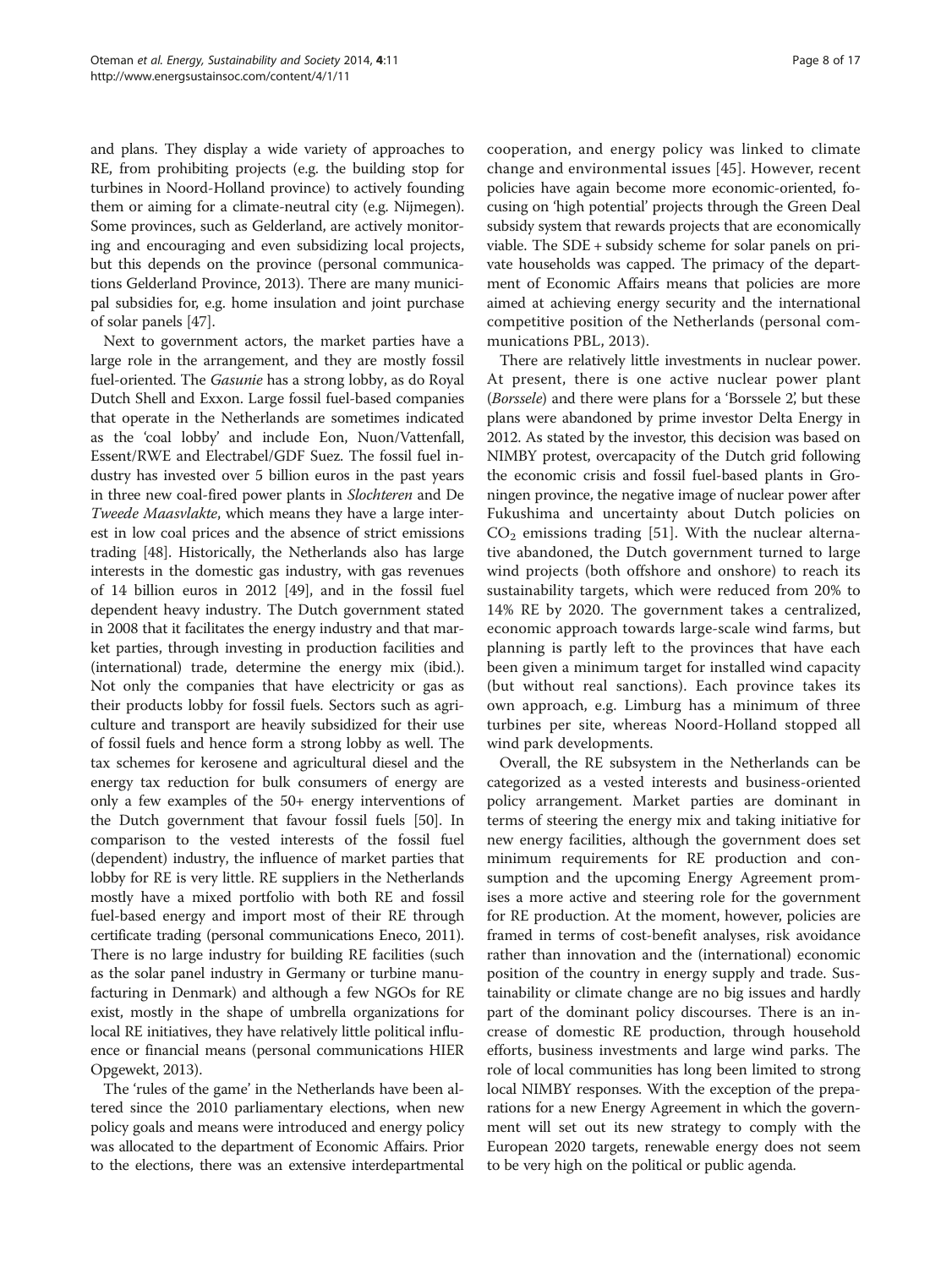Community initiatives in the Netherlands can thus be characterized as a very young phenomenon, which is rapidly developing but has a small influence and receives little attention from the dominant government and market players. Community initiatives are limitedly institutionally supported through rules, subsidies or active governmental support.

### Community initiatives in Germany

Germany knows a large variety of community initiatives for RE, mostly set up as cooperatives (Energiegenossenschaften) [[41,52\]](#page-15-0). The tradition of energy cooperatives dates back to the early twentieth century when decentral cooperatives (based on fossil fuels) were set up to assure electricity provision in remote areas [[44,53\]](#page-15-0). Since then, the Energiegenossenschaften have been present in the German energy system, as has a network of municipal Stadtwerke: local utility companies that provide heat and electricity. These were originally owned by municipalities but are now often (partly) privatized or owned through local cooperatives. Since 2009, their number has risen drastically and they have become increasingly interested in local 'green' solutions for energy [\[34\]](#page-15-0). There are now over 650 Stadtwerke, which mostly have their own production facilities or are in the process of construction [[44](#page-15-0)]. This covers a wide variety of projects including PV systems on public roofs, biomass-based heating and manure fermenting. They provide an example of citizen involvement and collaboration between citizens and local governments.

The largest group of cooperatives is formed by solar cooperatives, in strong contrast to the Netherlands and Denmark where these are virtually absent. Solar cooperatives are a relatively new phenomenon in Germany, and their number has risen greatly in the past years: from only 4 in 2007 to over 200 by 2010 [[54\]](#page-15-0). Wind cooperatives (Bürgerwindparks) form a smaller group but with a longer history and larger installed capacity. They were founded from the early 1990s onwards, enabled by the 1991 feed-in legislation [[55\]](#page-15-0). There are now 45 wind cooperatives operational or under development [[56\]](#page-15-0), but wind parks also adopt other ownership models than the traditional cooperative [[36\]](#page-15-0). It is estimated that over 50% of Germany's installed capacity of onshore wind was owned by private citizens and local initiatives in 2010 [[41,57\]](#page-15-0). This is the same if other RE sources are included: about half of the RE production facilities are locally owned by private households and cooperatives (40%) and farmers (10%) [[58](#page-15-0),[59](#page-15-0)]. This will however decrease if large commercial offshore wind projects are developed, as investments in that area have been negligible in the past years [[41](#page-15-0)]. The produced electricity is sold to the grid, although there are increasing investments in private storage [[51\]](#page-15-0).

There is a large variety of RE sources and participation models used among community initiatives in Germany [[34,36\]](#page-15-0), but the PV cooperatives and Bürgerwindparks are the most successful and prominent [\[41](#page-15-0)]. The other initiatives know a large variety, including biomass heating, combined and heat power (CHP) projects, and initiatives in early planning phase. We find projects in both rural and urban areas but with an increased attention for sustainability in cities.

# The German institutional arrangement

The Germans are known for their 'Energiewende', the transition from a fossil fuel and nuclear power-oriented energy sector towards a more sustainable system with a large RE component. The *Energiewende* was initiated in the early 1980s because of growing environmental and climate concerns, and the 1989 Chernobyl disaster acted as a catalyst. Hence, the policies show a strong coupling between energy, climate change and environmental protection as well as anti-nuclear sentiments and safety concerns. The term Energiewende not only signifies the shift from fossil to RE but also a reorientation in policy making. The attention shifted from supply to demand (demand side management) and the planning process of RE production became more decentralized and more democratic (although overall targets have been decided top-down and the state adopted a dominant steering role). The traditional power division in which a few large energy companies dominated the market was altered through governmental steering and decentrally owned and exploited Stadtwerke and other RE facilities. Current German RE targets include 35% of RE production by 2020 and large cuts in consumption. In the first half of 2012, Germany produced a record high 26% of its energy production from renewable sources. The RE component in the energy mix consists mainly of wind (9.2%), biomass (5.7%) and solar power (5.2%) [[60\]](#page-15-0).

The actors in the energy production subsystem consist of multiple government levels, large market parties and an abundance of small, locally owned RE facilities. The 'big four' market parties that own over 80% of fossil fuel and nuclear-based energy production facilities in Germany are Eon, EnBW, RWE and Vattenfall [[59](#page-15-0)]. As large industrial players, they lead a strong lobby for fossil fuels and nuclear power. Their share (and thus interest) in RE production facilities is very limited: only 6.5% of the RE facilities exploited in Germany is owned by the 'big four', whereas, as mentioned earlier, 40% is owned by private households or cooperatives and another 10% by farmers (ibid.) [[36\]](#page-15-0). This strengthens the public opinion that favors RE over fossil fuels because RE projects create revenue for villages or private owners and because of the growing safety concerns about nuclear power exploitation. The nuclear lobby has traditionally had a lot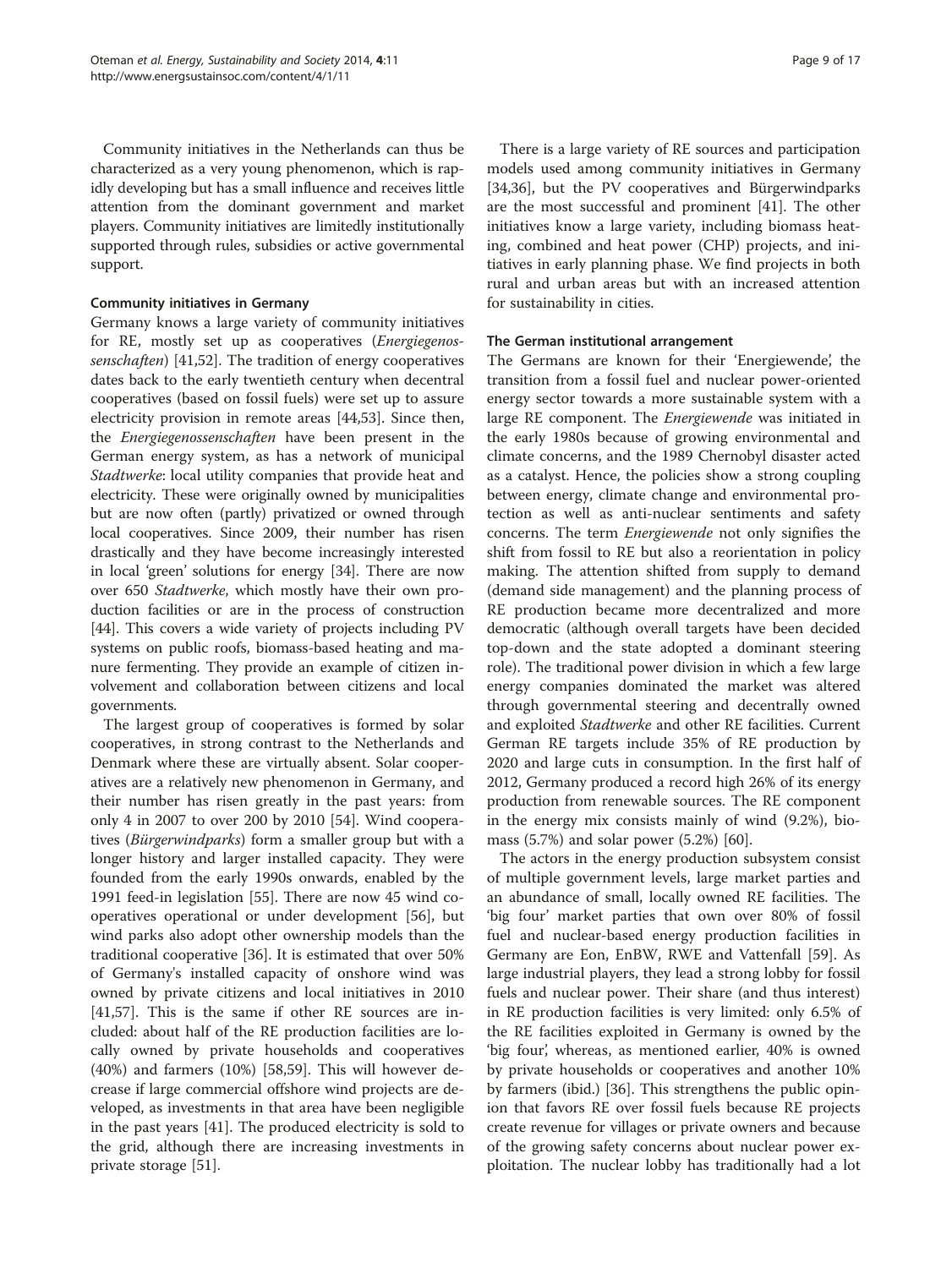of power in Germany. In 2010, a national long-term strategy for the Energiewende was designed, in which nuclear power was seen as a 'transition tool': a choice that has been attributed to the influence of the nuclear power lobby. However, this was abandoned after the 2011 Fukushima disaster and subsequent strong anti-nuclear protests throughout Germany [\[61\]](#page-15-0). Public opinion proved stronger than the nuclear lobby, and Chancellor Merkel designed a new RE policy scheme in which nuclear power will be phased out to be abandoned completely by 2022. This will be replaced by electricity from renewable sources, natural gas turbines, a decrease in consumption and demand side management [[42](#page-15-0)].

In order to achieve these ambitious policy goals, a number of rules, stimulating and regulating policy measures, were put in place [[37\]](#page-15-0). The Renewable Energy Act guarantees feed-in tariffs (FIT) with set rates for 20 years, to ensure profitability of each RE technology. It also regulates priority grid access for electricity from renewable sources. Moreover, the German state-owned bank KfW has 100 billion euros in credit loans available in 2012 to 2017, for RE production plans and energysaving projects such as building insulation. Financial support for RE is not new to German policy makers: in the late 1980s, three German towns introduced a fullcost compensation for solar PV utilities, which can be seen as the first decentralized prototype for FIT [[42](#page-15-0)]. In addition, Germany has an environmental taxation scheme for environmentally unfriendly activities, such as use of fossil fuels. Subsidies for RE include a subsidy scheme for renewable heating in building renovations through the Renewable Heat Act and numerous state subsidies for private household energy savings and local production.

The decision to phase out nuclear power caused a sudden policy change, when 8 out of the 17 operating nuclear plants were shut down after the 2011 Fukushima disaster. Although the previous Schröder government had already designed the phase out, Chancellor Merkel had delayed these plans by 12 years and now changed her opinion on nuclear power. Though this was criticized for being a political move [[62\]](#page-15-0), close before three state elections, it meant that the Energiewende had to be accelerated, which poses practical problems for, e.g. construction of new sites and infrastructure. The main means for large-scale RE production is offshore wind in the north of the country, whereas the large industrial areas, i.e. the demand for electricity, are primarily in the south. Moreover, the original *Energiewende* designs included a large role for R&D and new technology development, which cannot easily be accelerated. The 'big four' predicted blackouts following this sudden capacity reduction, but this did not actually happen and security of supply thus was ensured.

The German RE policy subsystem is moderately decentralized. Although the federal level sets policy targets and goals, the states decide about the implementation of these projects, e.g. through the allocation of wind zoning plans and subsidy schemes [\[35](#page-15-0)]. This is often delegated to municipalities.

The *discourse* in the government policy is an integration of multiple motivations. The main motivations are industrial opportunities, security of supply and the reduction of greenhouse gas emissions (personal communications PBL, 2013). This means that policies that demand short-term investments, but are profitable on the long-term, are still considered (ibid.). Moreover, German energy policy is based on ethical issues regarding the environment and anti-nuclear considerations, and this is more heavily weighted in decision making than in other European countries (ibid.). In contrast to the Dutch discourse, energy policy is part of a lively and open public debate, including, e.g. the demonstrations of 210,000 people for closure of all nuclear power plants following Fukushima [[63\]](#page-15-0). The subsequent historic win of the Green Party in the Baden Württemberg state elections and the phase-out of nuclear power are attributed to a pro-renewables and anti-nuclear public opinion [[42,64\]](#page-15-0). Both policy decisions and outcomes and the relative weight attached to environmental and safety concerns strengthen the ecological and ethical basis of the discourse as reflected in the policies.

In conclusion, we can see that the German government highly prioritizes the energy transition and that it sees an active role for decentralized projects of all kinds, including different RE sources and ownership models, which increases public acceptance [[38\]](#page-15-0).

#### Community initiatives in Denmark

The idea of a community initiative carries a somewhat different meaning in Denmark: where in the Netherlands, these initiatives often have difficulties finding a mode of cooperation with the local government, in Denmark the local government works closely together with local companies and (groups of) citizens. The system is very decentralized, which means that municipalities (Kommuner) have to realize the ambitious national goals on a local level, without much guidance or budget (personal communications Region Nordjyllland, 2013). Communities thus have a lot of opportunities to design their own projects, and the local government is likely to support them. Moreover, provision for RE is seen as a means for revitalizing the community, generating revenue, and ensuring energy security and independence.

Community initiatives in Denmark can be divided into three different types. First, there are numerous community district heating (CDH) systems that operate local heat networks, often combined with electricity production (CHP).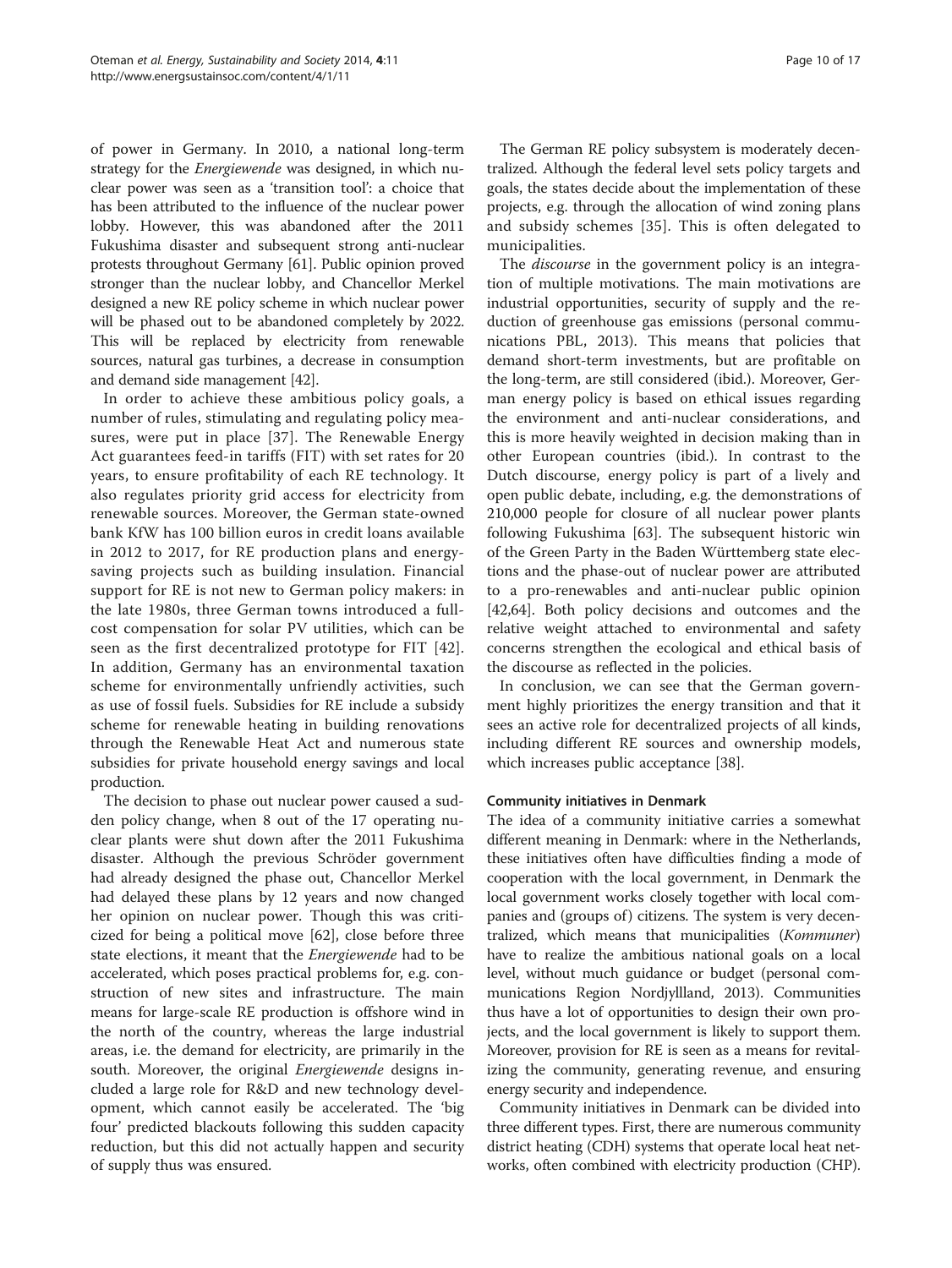They are owned either by *Kommuner* or cooperatives (personal communications CDH Aalborg, 2013). Traditionally, the CDH plants were fuelled not only by mostly natural gas but also by waste incineration. Frederiksberg was for example the first CHP waste incineration plant, established in 1903 [\[65](#page-15-0)]. Today, there are hundreds of CDH plants, both in rural areas (e.g. the famous Samsø island) and in cities. There are, e.g. 20 systems for Copenhagen alone (ibid.), which proves that in both rural and urban regions, these projects are feasible. Only in recent years, following national RE targets, have CDH systems become more 'green' through using solar panels and biomass combustion. They are now fuelled by a variety of renewable resources including wood chips and biogas, and residual heat from local industrial sites is used. Natural gas is still present, but mostly as a backup (personal communications CDH Aalborg, 2013).

A second type of initiative, and one that Denmark is renowned for, is wind cooperatives. The 1970s oil crisis caused a massive rise of wind cooperatives, and estimations of the total number of locally owned turbines ran up to over 2,000 in total in the late 1990s [[66\]](#page-15-0). These projects were typically small, rural and owned by farmers, private households or local companies or investors. However, following the liberalization of the energy market and the high local RE targets, many of the turbines were sold off to large investors who could replace them with bigger and more expensive turbines [[67](#page-15-0)]. In 2008, a survey revealed around 100 active wind cooperatives [\[68\]](#page-15-0), and three-quarters of the onshore turbines are still locally owned [\[69\]](#page-15-0). Recently, some high-profile projects have emerged, such as the renewable island Samsø and Hvide Sande Havn windfarm cooperative (personal communications Samsø development research Copenhagen University, 2013) [\[70\]](#page-16-0). However, these contradict the general trend in wind turbine ownership, which moves away from local projects and towards large project developers and investors (personal communications Dong Energy, 2013; personal communications Wind People Denmark, 2013). The subsidy that has been available for an environmental impact assessment for new projects was only applied for 12 times in the past few years, indicating that the number of aspiring new projects is negligible (ibid.).

A third group of projects is a more diverse category of small manure fermentation projects, solar panels for apartment buildings and projects in experimental stages, such as wave power projects (personal communications Danish Wave Energy Centre, 2013). Denmark has always been a frontrunner in developing and testing new technologies at the local level, but budget cuts have limited this since severe subsidy cuts in 2002 (personal communications Nordic Folkecenter for Renewable Energy, 2013). Leading up to the 2009 UN Climate Change Conference in Copenhagen, many local informal initiatives

were started to, e.g. discuss reduction of consumption and sustainability in the local community in general. However, after the conference had ended, the interest in this topic lessened, and most of these groups dissolved (personal communications Wind People Denmark, 2013). The unique feature of these groups was that their motivation was mostly environmental: the wind cooperatives and other RE initiatives have a primarily economic motivation (personal communications Region Midtjylland, 2013; personal communications Energibyen Frederikshavn, 2013). The Kommuner support this, both to improve the local economy and to reach the national targets for RE.

Out of the 98 Kommuner in Denmark, 18 have a complete climate change policy, including measures for mitigation and adaptation to climate chang, and a plan for decentralized RE provision. Other Kommuner are in the process of developing this [\[71\]](#page-16-0). Most employ energy advisors, which provide local companies and households with free advice on energy savings and production. Although these initiatives are partly initiated by the *Kommune* government, the community plays a large role and community partners are equal to the government in terms of decision-making, planning and implementation of the activities.

### The Danish institutional arrangement

Of the three countries, Denmark is the most decentralized. Municipal governments (Kommuner) have both financial means and large independence for policy design, including on RE. There is however a strong national framework in which the policies have to be embedded, and it is ambitious: Denmark strives to have 100% of its energy supply covered by RE by 2050. The 2012 Energy Agreement provides an extensive framework of energy saving and RE production measures. The motivation for the agreement is the protection of the climate. RE production is planned mostly through offshore wind and (co-)combustion of biomass, although Denmark also invests considerably in R&D for wave power.

The main actor at the central government level is the Ministry of Climate and Energy, the name already demonstrating an environmental take on the energy problem. The main partner of the Minister of Energy is the Ministry of Finance, which poses severe constraints on the RE ambitions of Denmark, as the Climate and Energy ministry does not have the funds to match its ambitious targets (personal communications Ministry of Climate and Energy, 2103; personal communications Dong Energy, 2013). The Ministry also works together with the Danish Energy Agency (DEA), an interest organization for energy producers. There is a strong lobby in the energy sector, but it focuses on favourable business models and not necessarily on fossil fuels (ibid.; personal communications GreenGo Energy, 2013). The main market parties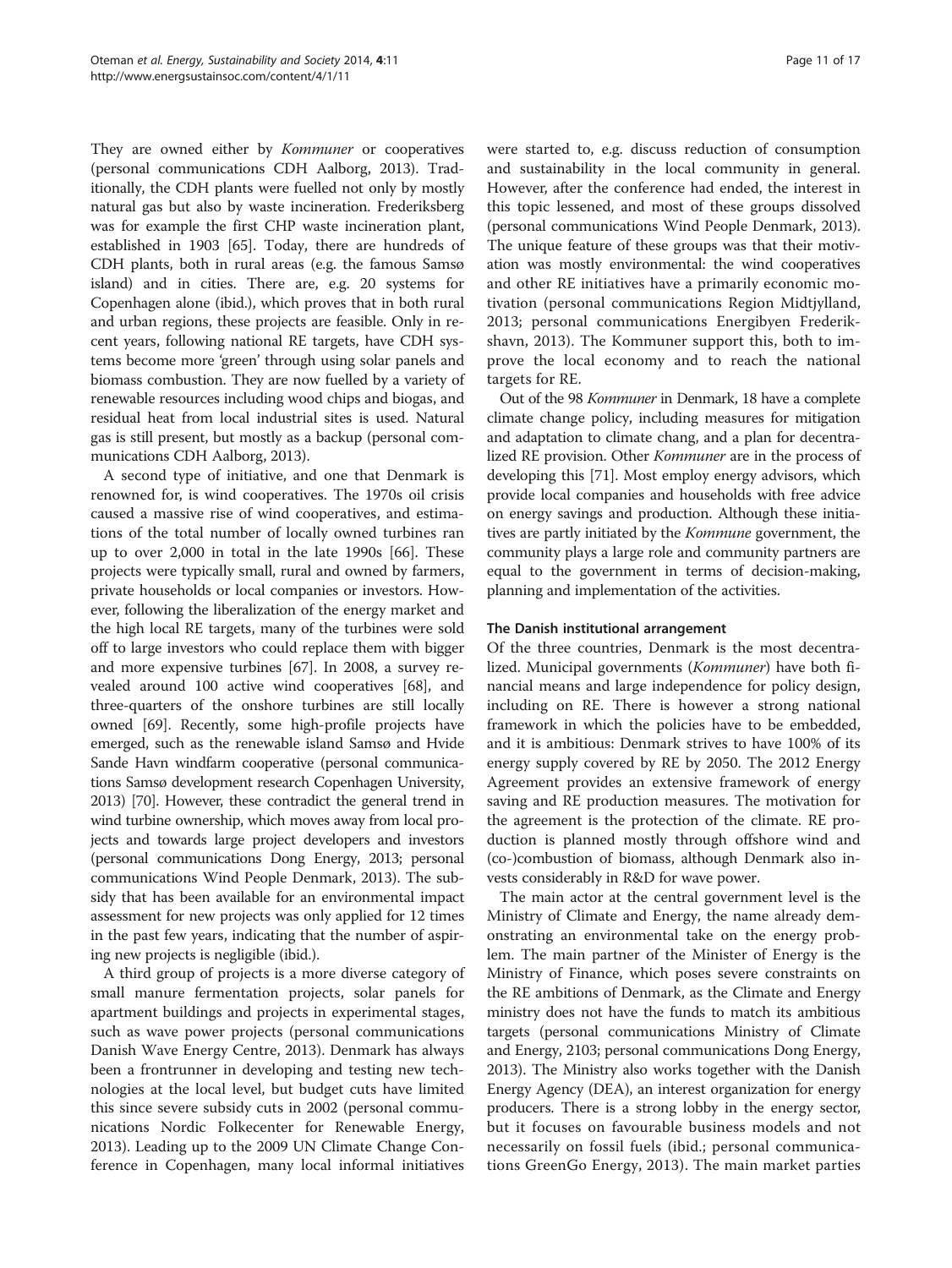in Denmark, holding the majority of the production facilities, are Dong Energy and Vattenfall. Dong Energy is strongly in favour of RE, as it owns large offshore wind parks. Its lobby is therefore focused at increase of the FIT (ibid.). Since Dong Energy is the most influential member of the DEA, this organization lobbies with the same goals. Another main actor is Maersk, which has large interests in fossil fuels. It has been quiet in the public debate on energy but defends its interests with the national government (ibid.). All in all, the fossil fuel lobby is not as prominent as in the Netherlands and Germany. Moreover, Denmark has no nuclear power facilities, and a 1985 law prohibits the production of any nuclear power. Following the 1970s oil crisis, self-sufficiency became the primary goal that was attained in 1997 [[72\]](#page-16-0). A last group of actors that is influential in Denmark are turbine manufacturers, including Vestas, Siemens Windpower and a number of smaller manufacturers. These are important for regional employment and form a motive for regional and local projects to invest in wind power (personal communications Region Midtjylland, 2013).

Another token of decentralization is the Danish planning system. Following the 1997 revision of the number, size and responsibilities of the provinces (Regioner), the responsibility for spatial planning of wind parks was shifted from the Region to the municipality. This caused a huge loss of expertise and weakened the position of the Regioner. All have ambitious RE policies, but 'all we have left is the power to motivate, and that is not enough' (personal communications Region Nordjylland, 2013). The Kommuner are now primarily responsible for RE planning and attaining the national goals, but they have to do so on a limited budget and limited capacity (ibid.; personal communications Kommune Frederikshavn, 2013).

In terms of rules, there have been some shifts over the years, especially in FIT policies. In the 1980s, the wind policies were very supportive of local cooperatives, ensuring minimum prices through FITs, and 40% investment subsidies for construction [\[72\]](#page-16-0). These policy measures were aimed at local communities, and the decentralized community-based approach was successful: by 1990, there were over 2,000 local cooperatives and private owners exploiting turbines (ibid.). 'wind turbines had obtained a right to sell their electricity to large power companies at fixed prices, but apart from that, the Danish electricity sector was in reality a monopoly' (ibid.). The liberalization of the energy market that was enforced by the European Union replaced this monopoly with a market-oriented system in the early 2000s. The FIT scheme was replaced by RE portfolio standards and an emissions trading scheme in an attempt to control the costs of the support for RE. Because of the limited competitiveness of wind turbines, a premium was introduced in 2003, but a market approach

remained dominant. In 2007, the government set the 100% by 2050 target, and shortly after that, the marketbased support system was transformed back to an FIT system with a clearer steering role for the state, as the market approach was found insufficient to reach such ambitious goals. FIT was reintroduced in 2009, with differentiated rates per RE source. Supplementing this, the 2012 Energy Agreement includes 62 actions for the government, ranging from feasibility analyses for certain types of projects to a new 'security of supply' tax on energy. The agreement does not only include RE production but also energy savings, heat systems and transport. For heating, the subsidy scheme for RE heating is abolished and replaced by a ban on all use of oil and natural gas in new buildings. RE sources for heating are still exempt from tax obligations. Solar panels were supported through a net taxation model, but this has been abandoned in 2012 as it became too costly. Moreover, a 'security of supply tax' was introduced on all energy, including RE, 'of course, this tax has nothing to do with security of supply. It is a way of including renewable sources in the taxation too' (personal communications Dong Energy, 2013). These late subsidy cuts and new tax schemes have made the national government an unreliable partner for local initiatives, and investments in RE, especially on solar panels, have almost come to a standstill (personal communications Wind People Denmark, 2013).

As the only country in this comparison, Denmark has a section in its energy law aimed specifically at communities. This law ensures a fund for local community development as a financial compensation for onshore wind turbine and determines that in a commercial build of new onshore turbines, 20% of shares should be offered to the local population to give them a chance to benefit financially from the revenue of the turbine [\[29](#page-15-0)]. These laws were put into place because after local ownership of turbines declined, there was a huge NIMBY response to new projects (personal communications Wind People Denmark, 2013; personal communications Samsø development research Copenhagen University, 2013). This was especially prominent in cities and other more densely populated areas, where NIMBY protests are more easily organized and more people are affected by visual or sound disturbances (ibid.).

Finally, an analysis of the discourse reveals a mix of economic and environmental motivations. Where the original aims are environmental protection, climate change mitigation and energy security, the policy measures are designed to stimulate competitiveness of RE and economic motivations can especially be seen at the local level (e.g. personal communications Region Midtjylland, 2013). Energy security, independence from (imported) fossil fuels and nuclear power and economic long-term profitability motivate policy plans. The public debate is focused on 'green' issues on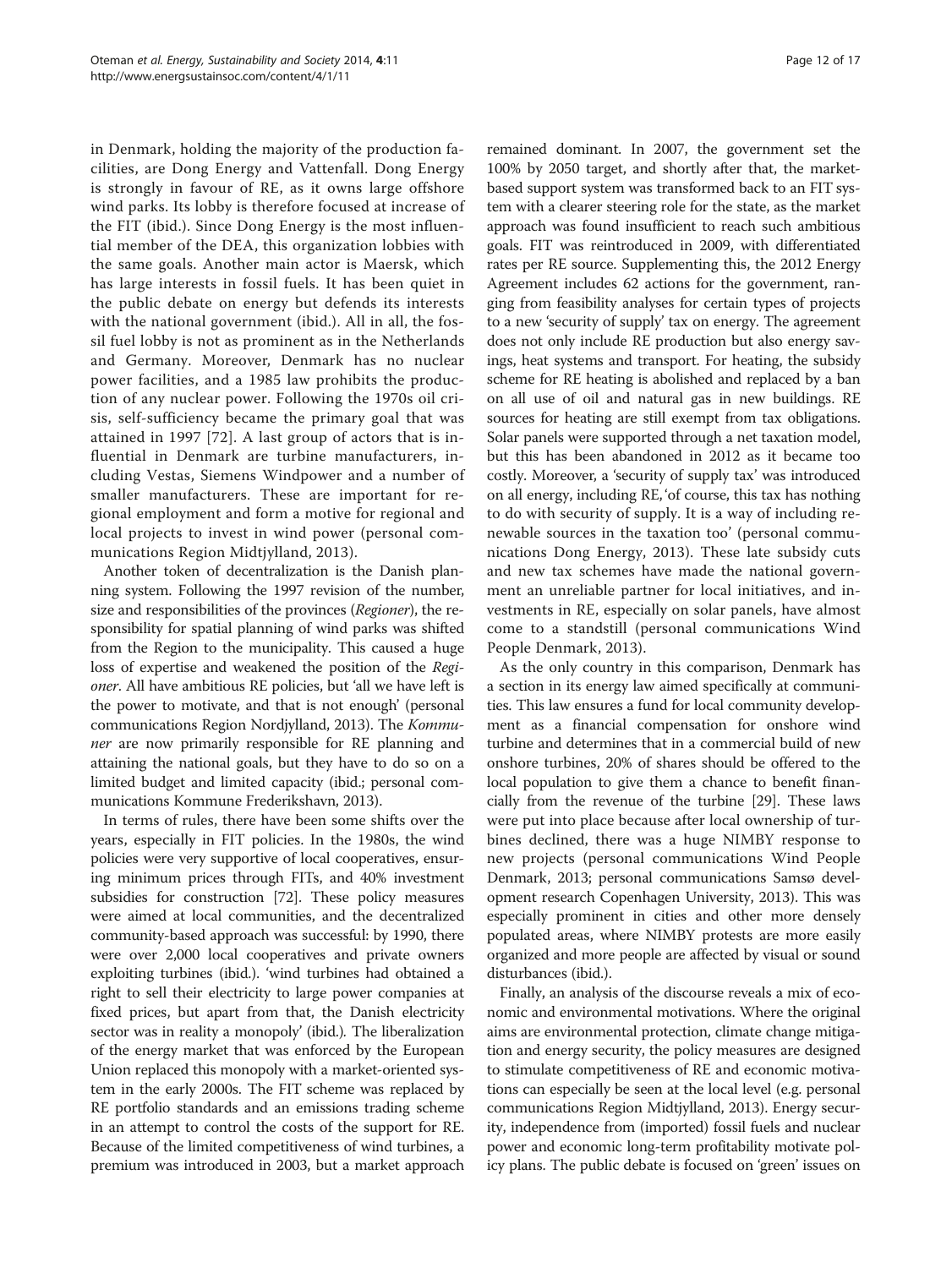the national level, but for decentralized projects, there is a mixed response. Partly, community-based projects are framed as a means of community revitalization (see below). Demographic decline and a lack of social cohesion can be changed through community projects for RE: RE is not seen as an end in itself, but as a means to a social end (e.g. personal communications Samsø development research Copenhagen University, 2013). However, where there is no revenue for the local community, NIMBY responses have increased. Ownership seems to play an important role in local acceptance, but either way, the local discourse is not as strongly environmentally oriented as the national policy discourse. Nevertheless, local communities are still investing in 'becoming green', through various means including turbine exploitation, local heat planning and privately owned solar power. The famous example of the island of Samsø shows that innovation at the local level leads to new ownership structures (a mix of cooperatively owned turbines and turbines owned by farmers) and to new opportunities for local revenue. This development takes place in cities and rural areas alike, but city-based projects tend to be more top-down and focused on convincing citizens to participate, where in rural areas, they tend to play more (personal communications Project Zero Sønderborg, 2013).

# Conclusions

Community initiatives emerge across different (Western European) institutional contexts, but the characteristics of the institutional system influence their development, abundance and success. Next to differences in financial incentives, the relative positions of the state, market parties and communities and their goals and priorities are among the key factors that explain the rise and continuity of community initiatives. Below, we summarize our findings on how the institutional arrangements enable or constrain community initiatives, following the dimensions of the PAA.

# Institutional space for community initiatives

Across the three countries, there are noticeable differences in the dominant policy discourse. In the Netherlands, this is a strongly economic rationale, which creates a misfit with the rising number of community initiatives that are mostly operating on the basis of environmental concerns. In Germany, the policy discourse is predominantly environmental, and the local communities act on this same rationale. This discursive coherence creates institutional support for communities. In Denmark, we see that the national government currently has a mixed environmental, social and economic discourse and that these (but primarily the economic) are recurring across government levels as well as within the local initiatives, which increases the cooperation between government and initiatives.

This demonstrates the importance of the dimension of policy discourses, not only that it reflects environmental, economic or mixed rationales but also that national discourses can align with discourses of decentralized policy levels and of local communities. This alignment creates institutional (discursive) space for community initiatives. In terms of actors and resources, we see that the market parties pro-fossil fuels and pro-nuclear power have a strong presence in the Netherlands and Germany but are less dominant or even absent in Denmark. On the contrary, over the years, Denmark developed a strong role of large market parties for RE supply and turbine manufacturing. The government is most dominant in the German system and least in the Dutch, which demonstrates that some governmental steering, especially through financial incentives, is critical for community initiatives. In Denmark, decentralization is an important feature of institutional arrangement; the Kommuner acquire relatively not only more power but also large responsibilities. There are quite some differences between these Kommuner in their ambition, goals and activities for renewable energy, but most are ambitious and set up a large range of local projects. The resources for community initiatives are best accessible in Denmark, where FITs are guaranteed and subsidies for planning are available. Germany also has FITs and a number of local and regional subsidies. In the Netherlands, the subsidy scheme is the least elaborate and consistent. We see that the most enabling environment for community initiatives is an arrangement in which policies on the resource division are consistent and where powerful actors, whether governmental or market parties, have a stake in renewable energy.

Classification into the governance ideal types provided insight in the position of communities within the subsystem. Table [2](#page-13-0) shows the key characteristics of each system in terms of the PAA, and which ideal-typical institutional arrangement this resembles most.

We hypothesized that the Netherlands would have a market-oriented arrangement, that Germany would be strongly state-oriented and that in Denmark, communities would have a more dominant position. For the Danish case, this hypothesis has been falsified. Over the last decade, the economic rationale (including the economics of scale) has gained influence and has decreased the power of the communities in favour of state-initiated projects with large market parties. In the Netherlands and Denmark, the ideal types can indeed be recognized. The Netherlands can be categorized as a mostly economic or market-oriented policy arrangement. Policies are very often framed in terms of cost-benefit analyses, emphasizing risk avoidance rather than innovation and focusing on the (international) economic position of the country in energy supply and trade. German energy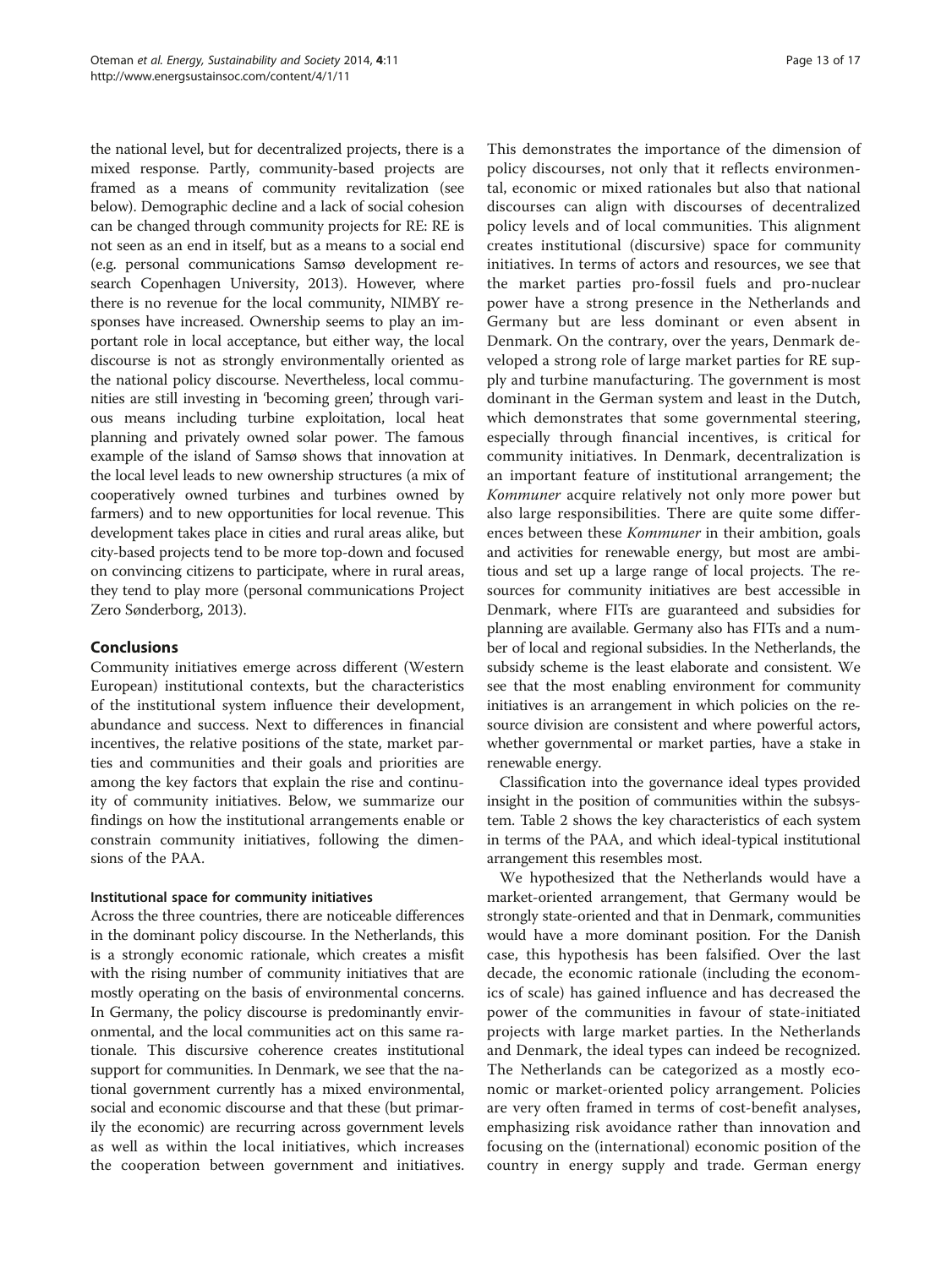|                           | <b>The Netherlands</b>                                                                                                  | Germany                                                                                                                                                                                               | <b>Denmark</b>                                                                                                      |  |
|---------------------------|-------------------------------------------------------------------------------------------------------------------------|-------------------------------------------------------------------------------------------------------------------------------------------------------------------------------------------------------|---------------------------------------------------------------------------------------------------------------------|--|
| Actors                    | Department of Economic Affairs, large<br>(fossil fuel) market parties have strong<br>influence, little decentralization | Ministry of Economy and Technology, involvement<br>of Chancellor, large (nuclear/fossil fuel) market<br>parties have moderate influence, public opinion<br>strongly pro-RE, moderate decentralization | Department of Energy and Climate,<br>large (pro-RE) market parties have little<br>influence, large decentralization |  |
| Rules                     | Goal of 14% by 2020, no FIT but<br>various subsidies, rules mostly                                                      | Goal of 35% by 2020 and phase out of nuclear<br>power plants                                                                                                                                          | Goal of 100% by 2050, rules both<br>constraining and enabling, FITs<br>present                                      |  |
|                           | regulatory                                                                                                              | Rules mostly enabling, FITs present                                                                                                                                                                   |                                                                                                                     |  |
| Resources                 | Moderate government spending                                                                                            | Large spending on goals Energiewende                                                                                                                                                                  | Large spending on long-term goals                                                                                   |  |
| Discourse                 | Economical (short term), energy<br>security, competitive position,<br>profitability of RE                               | Economical (long-term)                                                                                                                                                                                | Mixed environmental and economical                                                                                  |  |
| Ideal type<br>arrangement | Market oriented                                                                                                         | State oriented                                                                                                                                                                                        | State oriented                                                                                                      |  |

<span id="page-13-0"></span>Table 2 Policy arrangement of the RE policy subsystem

policy is much more state-based and proactive and, besides the emphasis (and possibility) of long-term industrial politics, is also more based on ethical issues regarding the environment, climate change and anti-nuclear considerations.

This is not to say that the Danes have abandoned their decentralized sustainability politics. The Danish state shows continuous ambition in RE policies, leading to the 100%-by-2050 target, and an ever more unambiguous steering role for the state as the market approach was deemed 'insufficient' to reach ambitious goals on its own. The Danish system is, though decentralized and having a strong role for the local authorities (Kommunerrer), also a state-oriented institutional system, with intensive cooperation between societal initiatives and governmental actors. The Danish state used to create much room for community initiatives, and one of the spin offs of its pro-RE policy is the establishment of strong RE market parties, which increase their prominence in the policy arrangement.

#### Community initiatives

The position, shape and approach of community initiatives vary considerably across the countries. A number of differences that stand out are listed below.

In Table 3, we see different dynamics between the countries, which can be explained by the differences in

the institutional systems of each country. However, the trend across the systems is that community initiatives are rising and becoming more powerful. Even though the ownership model in Denmark is changing for wind turbines, community initiatives are not disappearing from the scene. Community initiatives are gaining influence in Germany and the Netherlands, and whether the shift to RE is approached from an economic or an environmental perspective, and taken slow or fast, communities seem to be a key ingredient in the new RE mix. In the 'Methods' section, it was stressed that the ideal type of a community-oriented arrangement does not stand on its own (though ideal types never do) but needs to be supported by the state and market. In none of the case study countries, the community orientation is dominant, but in Germany and Denmark, a combination seems to be possible of both of top-down implementation of ambitious environmental targets and local facilitation and innovation, thus creating more institutional space for community initiatives. This increases the fertile ground for communities to (co-)develop projects and thus steers the energy sector towards a more heterogeneous mix of initiatives at the local level.

The policy arrangements in the three countries vary considerably, which can be reconstructed by looking at

Table 3 Differences community initiatives movements across countries

|                                             | <b>The Netherlands</b>                                                                     | Germany                                                      | <b>Denmark</b>                                                                                           |  |  |  |
|---------------------------------------------|--------------------------------------------------------------------------------------------|--------------------------------------------------------------|----------------------------------------------------------------------------------------------------------|--|--|--|
| Phase of<br>development of<br>initiatives   | Early phase of development, minority<br>well-established and fully operational             | Well-established and<br>operational, searching new<br>modes  | Well-established and operational                                                                         |  |  |  |
| Size and growth of<br>number of initiatives | Moderate group, growing rapidly                                                            | Moderate group, growing                                      | Large group, decline traditional cooperatives,<br>growth new local initiatives                           |  |  |  |
| Focus activity                              | RE provision, support for private savings/<br>production                                   | Collective production, energy<br>savings                     | Collective production, creating revenue                                                                  |  |  |  |
| Momentum                                    | Little public debate on energy but relatively<br>large attention for community initiatives | Large public debate on<br>nuclear power and green<br>economy | Large public consensus over 'green' goals and<br>economic possibilities RE, increasing NIMBY<br>response |  |  |  |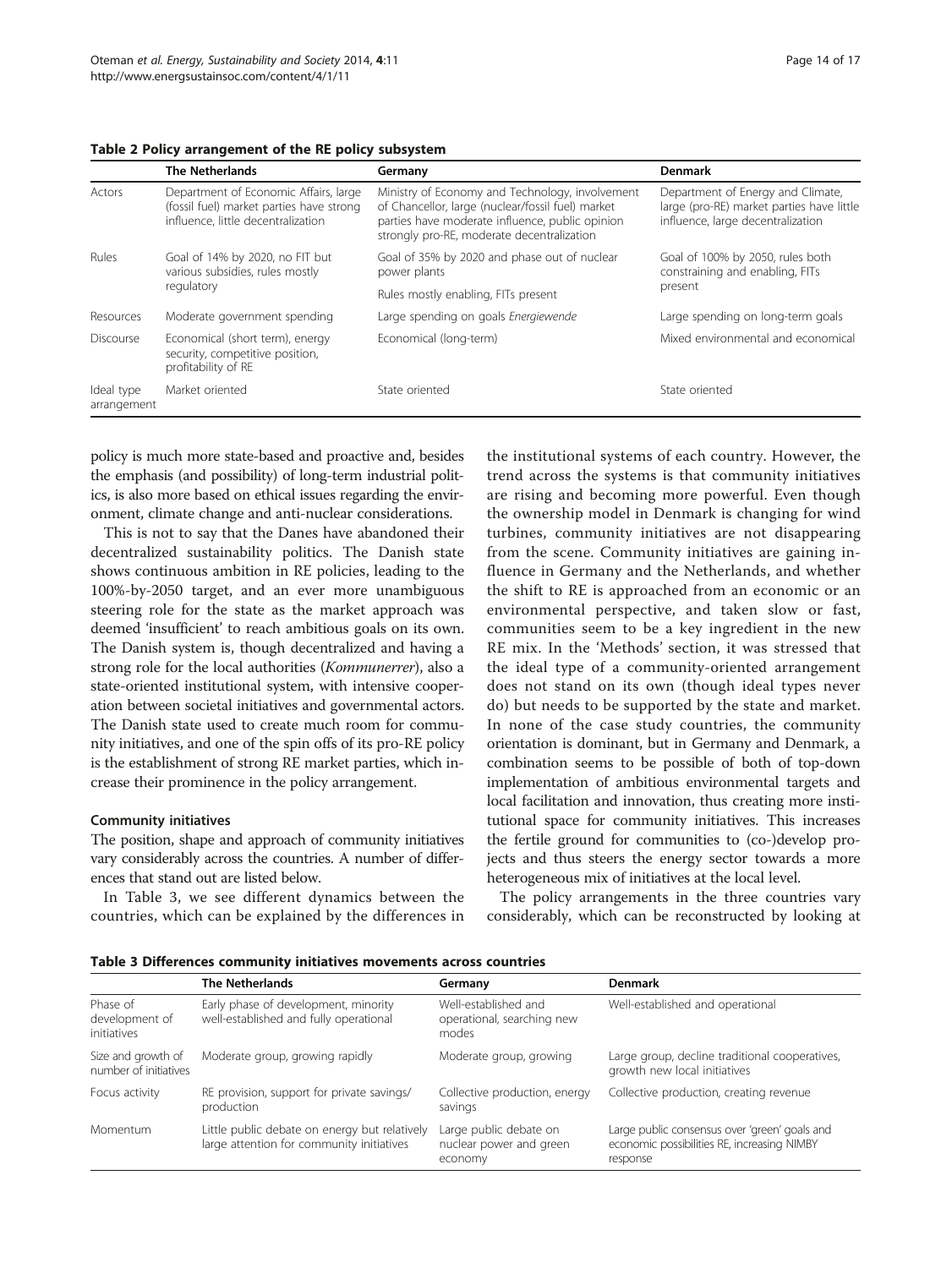<span id="page-14-0"></span>the conditions external to the policy subsystem and a series of policy responses to these conditions. Examples are the economic crisis that forced Denmark to focus on renewable energy but also on the economic most viable options (large scale investments), the biophysical conditions in the Netherlands that explain a focus on fossil fuels and the anti-nuclear sentiments in combination with the shock of the 2011 Fukushima disaster that sped up the phasing out of nuclear power in Germany. This interplay between external conditions, policy and political decisions and dynamics between the actors in the policy subsystem are indirectly - by way of changing arrangements - determining the institutional space for communities.

Our findings suggest that, for the institutional space for community initiatives, the precise content of the dominant discourse seems less determining than the alignment of a dominant discourse across government levels and actors. If the community has a rationale similar to the government, this creates opportunities for community initiatives. Moreover, the division of resources and the rules of the game determine the availability of funding, permits, etc., but their precise content seems less important than their stability and predictability and how they are in line with the needs of the communities.

However, these conclusions do not imply that structural characteristics are more important for success than agency or biophysical characteristics. Although international variation can be explained through different national institutional arrangements, all interviews pointed out that for individual projects, agency characteristics such as leadership skills, pro-environmental attitudes and management skills play a vital role. Moreover, the possibilities and planning processes for projects depend on the (bio)physical conditions, such as the degree of urbanization. In the past, most projects were realized in rural regions, but the increasing variety of projects has led to more project designs appropriate for built environments, and projects became more equally distributed between cities and rural areas. Although this is the case for small projects, national governments still tend to focus on large rural and offshore projects.

This research has sketched three national arrangements and the position of the community movement therein. This broad scope gives an overview of national dynamics and trends, but more detailed studies of cases of sustainable regions, cities and initiatives could provide more insight in the dynamics between the involved actors and policies. This could strengthen and nuance the analysis of this article. Moreover, there remains a need for a comprehensive overview of community initiatives. The lack of reliable data on the number and activities of community initiatives poses a constraint for this analysis, and further research will increase the validity of the

findings and provide more insight into a category of actors that is diverse, rapidly growing and increasingly important for RE provision.

#### Abbreviations

CDH: community district heating; CHP: combined heat and power; DEA: Danish Energy Agency; FIT: feed-in tariff; NGO: non-governmental organization; NIMBY: not in my back-yard; PAA: policy arrangements approach; R&D: research and development; RE: renewable energy; SDE+: Stimuleringsregeling Duurzame Energie; SER: Sociaal Economische Raad; UN: United Nations.

#### Competing interests

The authors declare that they have no competing interests.

#### Authors' contributions

MO has gathered the data and prepared the concept version. MW and JH have provided the theoretical approach and designed the research. The authors have jointly drafted and revised the manuscript. All authors read and approved the final manuscript.

#### Authors' information

Marieke Oteman is a PhD student at the Institute for Management Research, focusing her research on community initiatives for renewable energy. She is part of the Department of Geography, Planning and Environment. Mark Wiering is an Associate Professor in Political Sciences of the Environment at the Department Geography, Planning and Environment of the Nijmegen School of Management. Jan Kees Helderman is an Associate Professor in Public Administration at the Department Political Sciences and Public Administration of the Nijmegen School of Management.

#### Acknowledgements

The authors would like to thank the two anonymous reviewers for their helpful comments and suggestions.

#### Received: 12 September 2013 Accepted: 18 March 2014 Published: 19 May 2014

#### References

- 1. European Parliament and Council (2009) Directive 2009/28/EC. Off J Eur Union, Brussels
- 2. Renewable Energy Sources COOPeratives (REScoop) (2013). Energy transition.<http://rescoop.eu> Accessed 4 May 2013
- 3. Trouw (2013) Duurzame Top 100, de volledige lijst. Newspaper Article Dagblad Trouw. 09/10/2013
- 4. Dagbladet Information (2013) Kampagnen "Hvad gør vi nu? vores omstilling til et bæredygtigt samfund".<http://www.voresomstilling.dk> Accessed 2 September 2013
- 5. Walker G (2008) What are the barriers and incentives for community-owned means of energy production and use? Energy Policy 36(12):4401–4405
- 6. Middlemiss L, Parrish B (2010) Building capacity for low-carbon communities: the role of grassroots initiatives. Energy Policy 38(12):7559–7566
- 7. Walker G, Devine-Wright P (2007) Community renewable energy: what should it mean? Energy Policy 36:497–500
- Rogers J, Simmons E, Convery I, Weatherall A (2008) Public perceptions of opportunities for community-based renewable energy projects. Energy Policy 36:4217–4226
- 9. Peters M, Fudge S, Sinclair P (2010) Mobilizing community action towards a low-carbon future: opportunities and challenges for local government in the UK. Energy Policy 38:7596–7603
- 10. Ediger V, Akar S, Uğurlu B (2006) Forecasting production of fossil fuel sources in Turkey using a comparative regression and ARIMA model. Energy Policy 34(18):3836–3846
- 11. Illich I (1978) Toward a history of needs. Pantheon Books, New York
- 12. Beck U (1992) Risk society: towards a new modernity (Vol. 17). Sage Publishers, London
- 13. Lazo J, McClain KT (1996) Community perceptions, environmental impacts, and energy policy: rail shipment of coal. Energy Policy 24(6):531–540
- 14. Robbins C, Rowe J (2002) Unresolved responsibilities: exploring local democratisation and sustainable development through a community-based waste reduction initiative. Local Gov Stud 28(1):37–58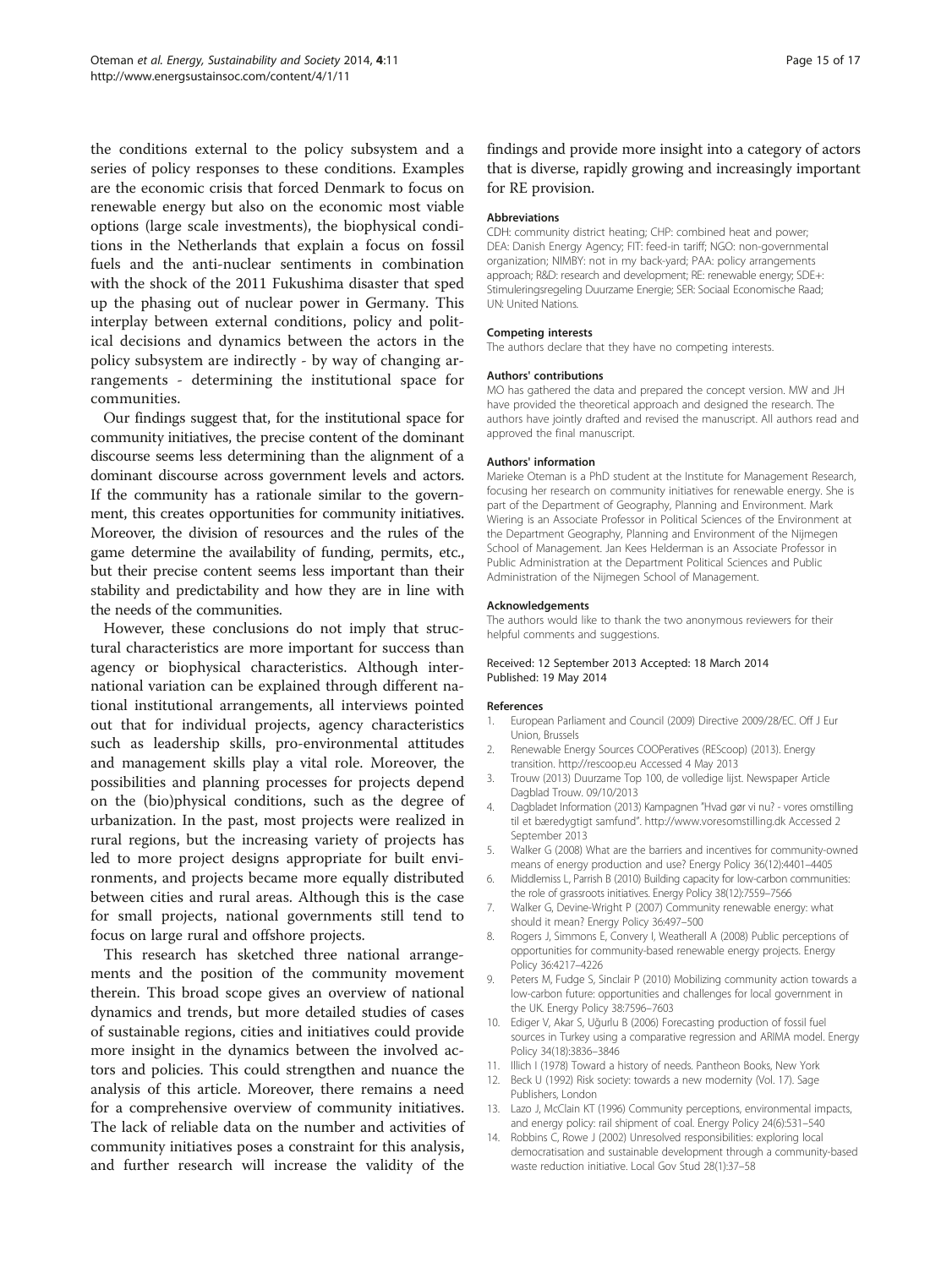- <span id="page-15-0"></span>15. Shaw S, Mazzucchelli P (2008) Evaluating the perspectives for hydrogen energy uptake in communities: success criteria and their application. Energy Policy 38:5359–5371
- 16. Schut M, Van Paassen A, Leeuwis C, Bos S, Leonardo W, Lerner A (2011) Space for innovation for sustainable community-based biofuel production and use: lessons learned for policy from Nhambita community, Mozambique. Energy Policy 39:5116–5128
- 17. Bulkeley H, Betsill M (2005) Rethinking sustainable cities: multilevel governance and the 'urban' politics of climate change. Environ Polit 14(1):42–63
- 18. Bergmann A, Colombo S, Hanley N (2008) Rural versus urban preferences for renewable energy developments. Ecol Econ 65(3):616–625
- 19. Hall P, Taylor R (2006) Political science and the three new institutionalisms. Polit Stud XLIV:936–957
- 20. Sabatier P, Jenkins-Smith H (1993) Policy change and learning: an advocacy coalition approach. Westview Press, Boulder
- 21. Howlett M, Ramesh M (2003) Studying public policy cycles and policy subsystems, 3rd edition. Oxford University Press, Oxford
- 22. Streeck W, Schmitter P (1985) Community, market, state, and associations? The prospective contribution of interest governance to social order. Eur Sociol Rev 1(2):119–138
- 23. Helderman J-K (2007) Bringing the market back in? Institutional complementarity and hierarchy in Dutch housing and health care. Erasmus University, Rotterdam
- 24. Baccaro L (2005) Civil society meets the state: towards associational democracy? Soc Econ Rev 4:185–208
- 25. Arts B, Leroy P (ed) (2006) Institutional dynamics in environmental governance. Springer, Dordrecht
- 26. Wiering M, Arts B (2006) Discursive shifts in Dutch river management: 'deep' institutional change or adaptation strategy? Hydrobiologia 565:327–338
- 27. Toke D (2002) Wind power in UK and Denmark: can rational choice help explain different outcomes? Environ Polit 11(4):83–100
- 28. Arts B, Van Tatenhove J (2000) Environmental policy arrangements: a new concept. In: Goverde H (ed) Global and European Polity. Impacts for Organisations and Policies. Ashgate, Aldershot, pp 223–238
- 29. Klima- of Energieministerit (2008) Lov om Fremme af Vedvarende Energi LOV 1392 af 29/12/2008 Copenhagen
- 30. Altheide D (1996) Qualitative Media Analysis. Sage, London
- 31. Bozsoki I (2013) Legal sources on renewable energy: Germany policies. <http://www.res-legal.eu> Accessed 1 May 2013
- 32. HIER Opgewekt Klimaatcampagne (2013) Inventarisatie Lokale Energie Initiatieven.<http://www.hieropgewekt.nl> Accessed 3 May 2013
- 33. E-Decentraal (2013) Ledenoverzicht E-decentraal. [http://www.e-decentraal.](http://www.e-decentraal.com) [com](http://www.e-decentraal.com) Accessed 3 May 2013
- 34. Jobert A, Laborgne P, Mimler S (2007) Local acceptance of wind energy: factors of success identified in French and German case studies. Energy Policy 35(5):2751–2760
- 35. Lipp J (2007) Lessons for effective renewable electricity policy from Denmark, Germany and the United Kingdom. Energy Policy 35(11):5481–5495
- 36. Schreuer A, Weismeier-Sammer D (2010) Energy cooperatives and local ownership in the field of renewable energy technologies: a literature review. Research Reports / RICC, 4. WU Vienna University of Economics and Business, Vienna
- 37. Toke D, Breukers S, Wolsink M (2008) Wind power deployment outcomes: how can we account for the differences? Renew Sustain Energy Rev 12 (4):1129–1147
- 38. Musall FD, Kuik O (2011) Local acceptance of renewable energy a case study from southeast Germany. Energy Policy 39(6):3252–3260
- 39. Termaat L (2013) Waait de wind harder in Duitsland? Een onderzoek naar de lokale sociale acceptatie van windparken in Nederland en Duitsland Masters Thesis Radboud University Nijmegen, Nijmegen School of Management, Nijmegen
- 40. Boontje P (2013) A German wind and solar energy cooperatives business model research. Masters Thesis, Delft University, Management of **Technology**
- 41. Schreuer A (2012) Energy cooperatives and local ownership in the field of renewable energy. Country cases Austria and Germany. RICC Research Report 2012/02, Vienna
- 42. Heinrich Böll Stiftung (2013) Energy transition the German Energiewende. http://energytransition.de Accessed 25 April 2013
- 43. Agterbosch S (2006) Empowering wind power; on social and institutional conditions affecting the performance of entrepreneurs in the wind power supply market in the Netherlands. Netherlands Geographical Studies, Utrecht
- 44. Wieg A, Vesshoff J, Boenigk N, Dannemann B, Thiem C (2013) Energy cooperatives – citizens, communities and local economy in good company. DGRV, Berlin
- 45. Van der Loo F (2013) Op Reis naar het Zuiden Energietransitie 2000–2010. Maurits Groen Milieu & Communicatie, Haarlem
- 46. Centraal Bureau voor de Statistiek (CBS) (2011) Zonder subsidie is windenergie nog niet rendabel. CBS Webmagazine. November 2011<http://www.cbs.nl> Accessed 8 May 2013
- 47. Agentschap NL (2013) Energiesubsidiewijzer: de wegwijzer voor energiebesparing.<http://www.energiesubsidiewijzer.nl> Accessed 2 May 2013
- 48. Heilbron B, Mommers J, Muntz T, De Zeeuw H (2013) Nog een Eeuw Fossiel – Onderzoeksdossier het Land van Gas en Kolen. Journal De Groene Amsterdammer, 136:4
- 49. Centraal Bureau voor de Statistiek (CBS) (2012) Industrie en Energie Jaarcijfers.<http://www.cbs.nl>
- 50. Ecofys (2011) Overheidsingrepen in de Energiemarkt Onderzoek naar het Nederlandse speelveld voor fossiele, duurzame en kernenergie. Ecofys Publications, Utrecht
- 51. Delta (2012) Voorlopig Geen Tweede Kerncentrale in Borssele Delta Nieuwsarchief.<http://www.delta.nl>
- Staab J (2013) Erneuerbare Energien in Kommunen. Springer Gabler, Wiesbaden
- 53. Flieger B, Klemisch H (2008) Eine andere Energiewirtschaft ist möglich–Pionierfunktion neuer Energiegenossenschaften. Contraste 285:105–110
- 54. Holstenkamp L, Ulbrich S (2010) Bürgerbeteiligung mittels Fotovoltaikgenossenschaften Arbeitspapierreihe Wirtschaft & Recht No. 8. Leuphana Universität, Lüneburg
- 55. Byzio A, Heine H, Mautz R, Rosenbaum W (2002) Zwischen Solidarhandeln und Marktorientierung. Ökologische Innovation in selbstorganisierten Projekten – autofreies Wohnen, Car Sharing und Windenergienutzung. Soziologisches Forschungsinstitut der Georg-August-Universität, Göttingen
- 56. Degenhart H, Holstenkamp L (2013) Energiegenossenschaften als Bürgerbeteiligungen. Kommunalwirtschaft, (Sonderausgabe Oktober), pp 76–79
- 57. Trendresearch (2011) Marktakteure Erneuerbare Energien Anlagen in der Stromerzeugung. Klaus Novy Institut.<http://www.kni.de> Accessed 12 May 2013
- 58. Association of Energy Engineers (AEE) (2011) AEE Survey of the Energy Industry 2012.<http://www.aeecenter.org> Accessed 15 May 2013
- 59. Buchan D (2012) The Energiewende-Germany's Gamble. Oxford Institute for Energy Studies.<http://www.oxfordenergy.org> Accessed 27 April 2013
- 60. Bundesverband der Energie- und Wasserwirtschaft (BDEW) (2012) Erneuerbare Energien.<http://www.bdew.de> Accessed 27 April 2013
- 61. Noteboom J (2013) Politieke lessen uit de Duitse Energiewende PVS 2013–1050. Planbureau voor de Leefomgeving, Den Haag
- 62. Die Zeit (2011) Merkel gibt die Konsenskanzlerin. Die Kanzlerin nennt den Atomausstieg im Bundestag einde 'Herkulesaufgabe' für die ganze Nation. SPD-Fraktionschef Steinmeier spricht von falschem Pathos. 09/07/2011 <http://www.diezeit.de>
- 63. Die Welt (2011) Zehntausende in Berlin bei Anti-AKW-Demo. 26/03/2011 <http://www.welt.de>
- 64. CNN (2011) Big Losses for Merkel in German State Elections CNN. 28/03/ 201[1 http://www.cnn.com](http://www.cnn.com) Accessed 10 May 2013
- 65. Danish Board of District Heating (2013) DHC in Denmark. [http://www.dbdh.](http://www.dbdh.dk) [dk](http://www.dbdh.dk) Accessed 18 May 2013
- 66. Gipe P (1996) Community-Owned Wind Development in Germany, Denmark, and the Netherlands. Wind Works.<http://www.wind-works.org> Accessed 18 May 2013
- 67. Kruse J (2006) The End of One Danish Windmill. Cooperative Politiken 09/02/2006
- 68. Stenkjaer N (2008) Wind Turbine Co-ops in Denmark Nordic Folkecenter for Renewable Energy.<http://www.folkecenter.net> Accessed 17 May 2013
- 69. Leidreiter A (2013) Local Development through Community Led Renewable Energy Renewable Energy World 03/04/2013. [http://www.renewableenergyworld.](http://www.renewableenergyworld.com) [com](http://www.renewableenergyworld.com) Accessed 3 May 2013